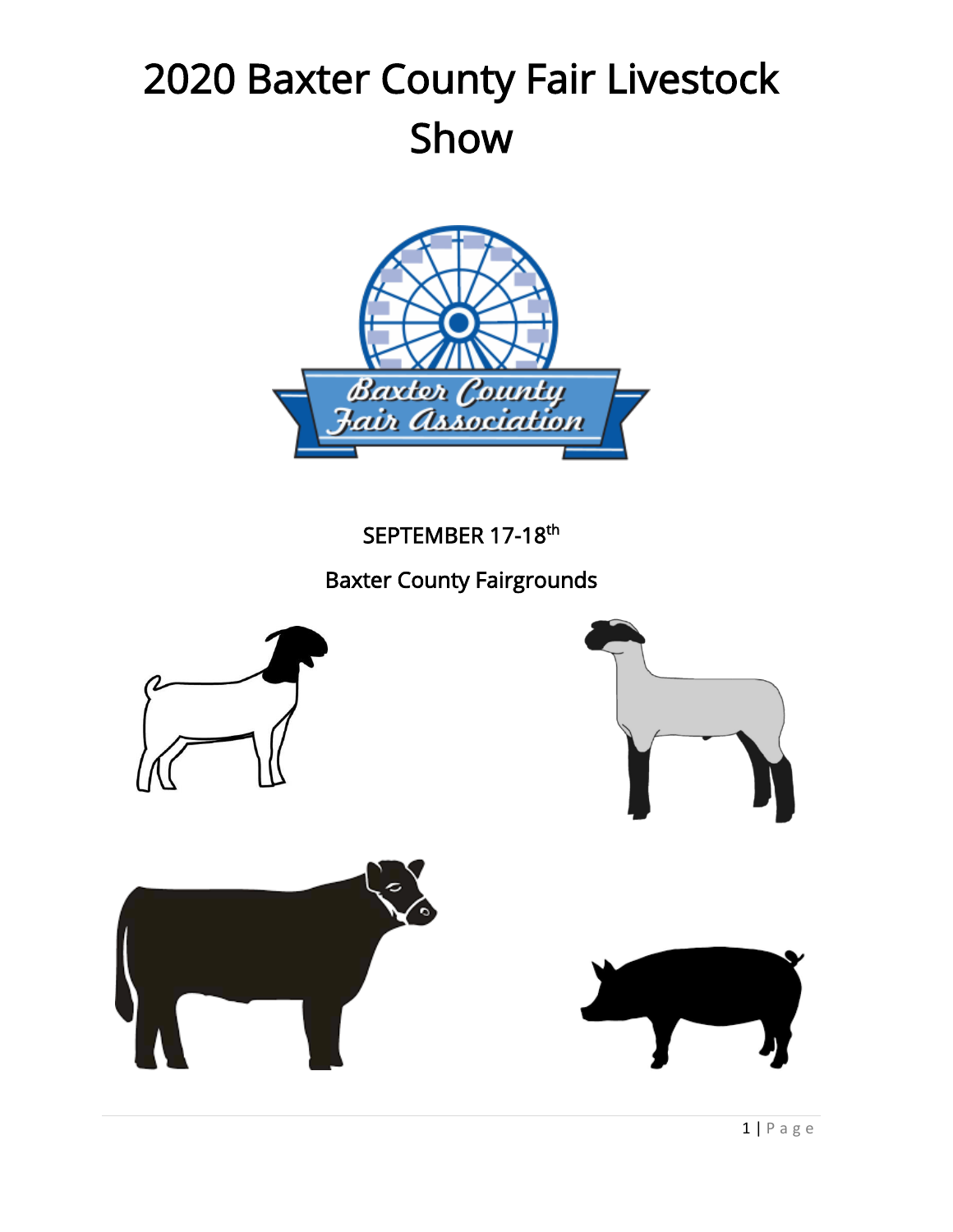# **Table of Contents**

| IAFE (International Association of Fairs and Expositions) |  |
|-----------------------------------------------------------|--|
|                                                           |  |
|                                                           |  |
| <b>Classes</b>                                            |  |
|                                                           |  |
|                                                           |  |
|                                                           |  |
|                                                           |  |
|                                                           |  |
|                                                           |  |
|                                                           |  |
|                                                           |  |
|                                                           |  |
|                                                           |  |
|                                                           |  |
|                                                           |  |
| <b>Entry Forms</b>                                        |  |
|                                                           |  |
|                                                           |  |
|                                                           |  |
|                                                           |  |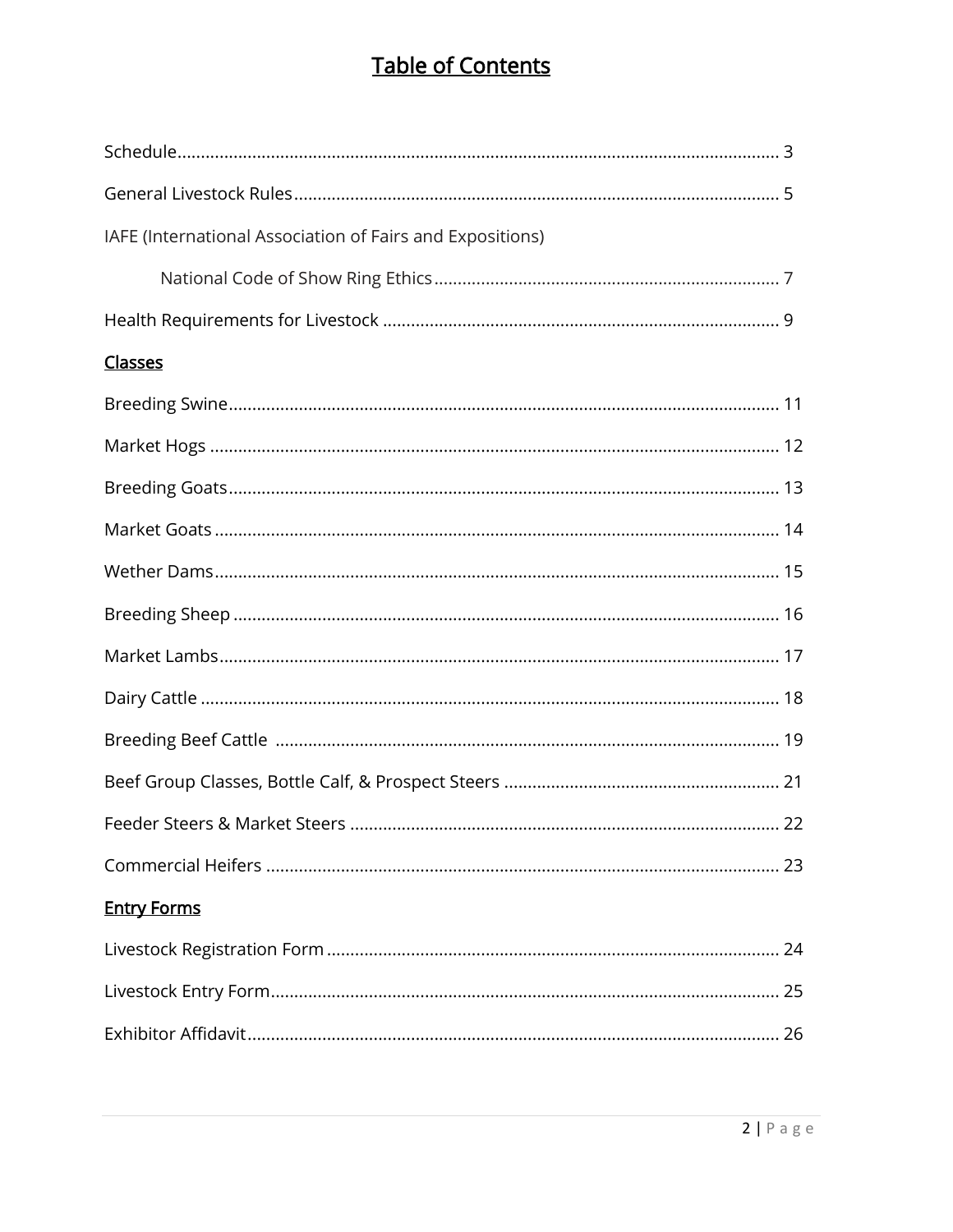# Baxter County Fair Livestock Show Schedule

# Thursday, September 17th (Swine & Beef/Dairy Cattle)

Lunch Break....................................................................1 hour following breeding swine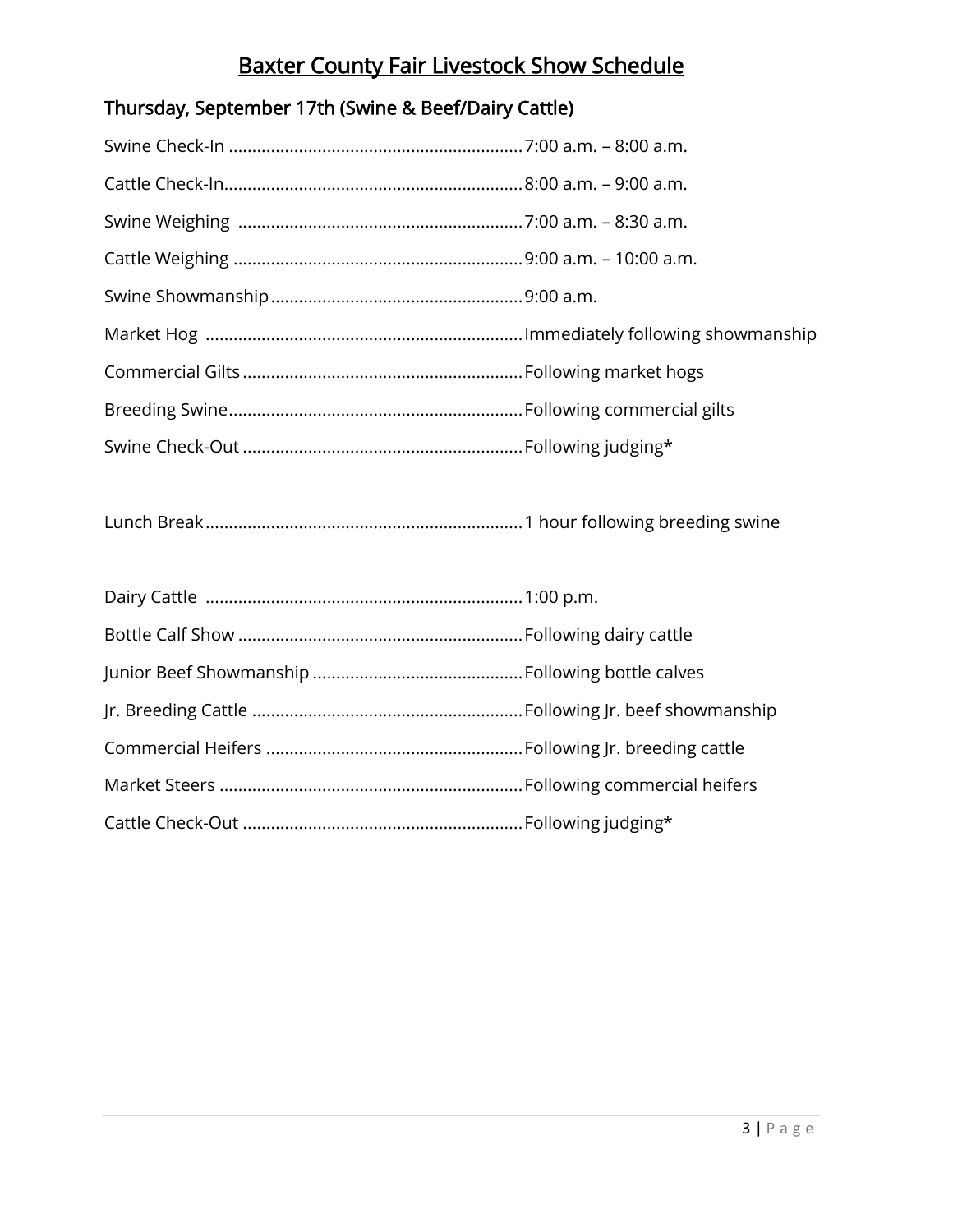# Friday, September 18 (Meat/Dairy Goats & Sheep)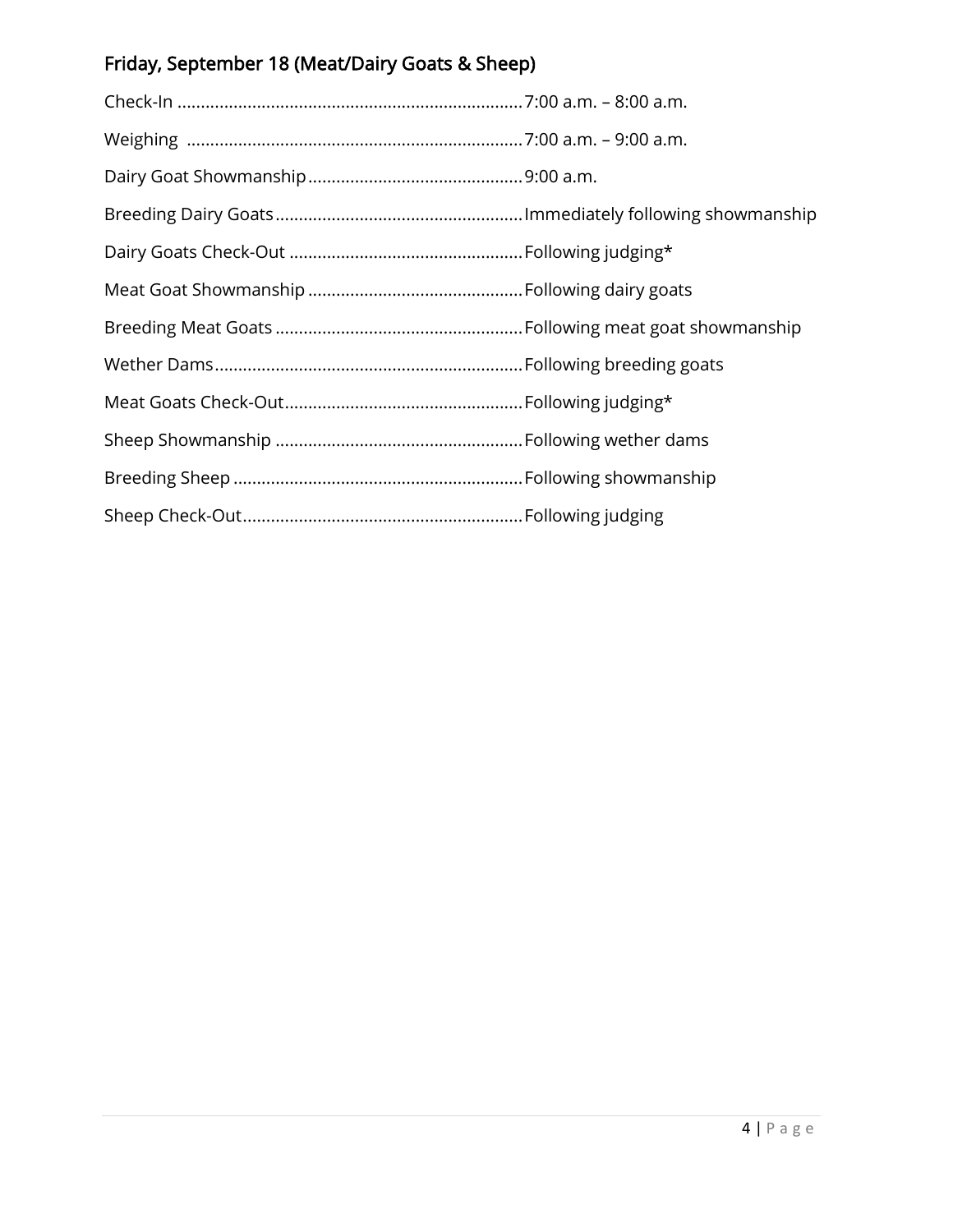# General Livestock Rules

- 1. All animals are required to be in good health, subject to veterinarianinspection.
- 2. Animals must be removed from the fairgrounds if requested.
- 3. Health papers must be presented to barn superintendents before animals are unloaded.
- 4. Livestock must be in place by Wednesday at Noon.
- 5. Livestock may be checked out immediately after Livestock Sponsorship awards on Saturday.
- 6. Failure to comply with check out times will result in forfeiture of cashpremiums.
- 7. In the case of no competition in any class, or where there are fewer exhibits shown in any class than number of premiums offered the judges may at their discretion award a prize or prizes of such grade as the exhibit deserves.
- 8. Only purebred stock may be shown in male breeding classes of livestock.
- 9. Exhibitor may only enter 2 entries per class.
- 10. All owners of livestock, or others in charge, shall care for, guard, protect and preserve the same. The Baxter County Fair Association does not undertake to do so and it shall not be held responsible for any loss or damage to said property to the owners thereof.
- 11. Exhibitor must own animal at least 90 days prior to Fair with the exception of: newborns (bottle calves), and market steers (May 15, of current year), market goats (July 1, of current year), market lambs (July 1, of current year), and market hogs (July 1, of current year). Due to COVID-19, there will be no ownership deadlines for exhibits except for: market steers (May 15, of current year), market goats (July 1, of current year), market lambs (July 1, of current year), and market hogs (July 1, of current year).
- 12. Livestock stall/tack spaces will be assigned by Baxter County Fairboard. Please do not pre-mark spaces.
- 13. Restrict all animals to barn area.
- 14. Tie out time will be 9:00 p.m. to 8:00 a.m.
- 15. Exhibitor will supply their own bedding for the livestock.
- 16. All livestock, including poultry and rabbits, must be owned and raised by exhibitor who is a resident of Baxter County, or an active member of a Baxter County 4-H or FFAchapter.
- 17. Junior Livestock Sponsorship Awards Presentation checks will be available on or before Oct. 9th. Livestock checks will NOT be available for pickup at the fair office. Check with 4-H or FFA advisor for pickup.
- 18. The first-place animal in a given class (same breed) in the Junior Division may compete for points and ribbons in the Adult Division, provided there is competition in that class. This applies to beef, swine and dairy.
- 19. Livestock Entry Fees: Entry fee per animal will be as follows: Cattle - \$7.00 Goats, Sheep, Lambs, & Hogs - \$4.00
- 20. Entry fees are payable by September 1.
- 21. Fitting & Grooming: No hair coloring of any type will be allowed to be used on any exhibit above the flank of the animal. Added hair or other material, natural or man-made (excluding false switches, paints or glues) may not be used in the grooming of any exhibit. Painting of switches, tail heads, and top knots are permissible. Any attempt to change the composition or appearance of any animal in an unnatural manner will result in disqualification.
- 22. The act of artificially filling animals internally, which would include stomach pumping or any other method per os (by esophagus) is prohibited. Silicone injection or other injections (air) for cosmetic purposes is prohibited. Disqualification may result from these acts for this fair and future fairs.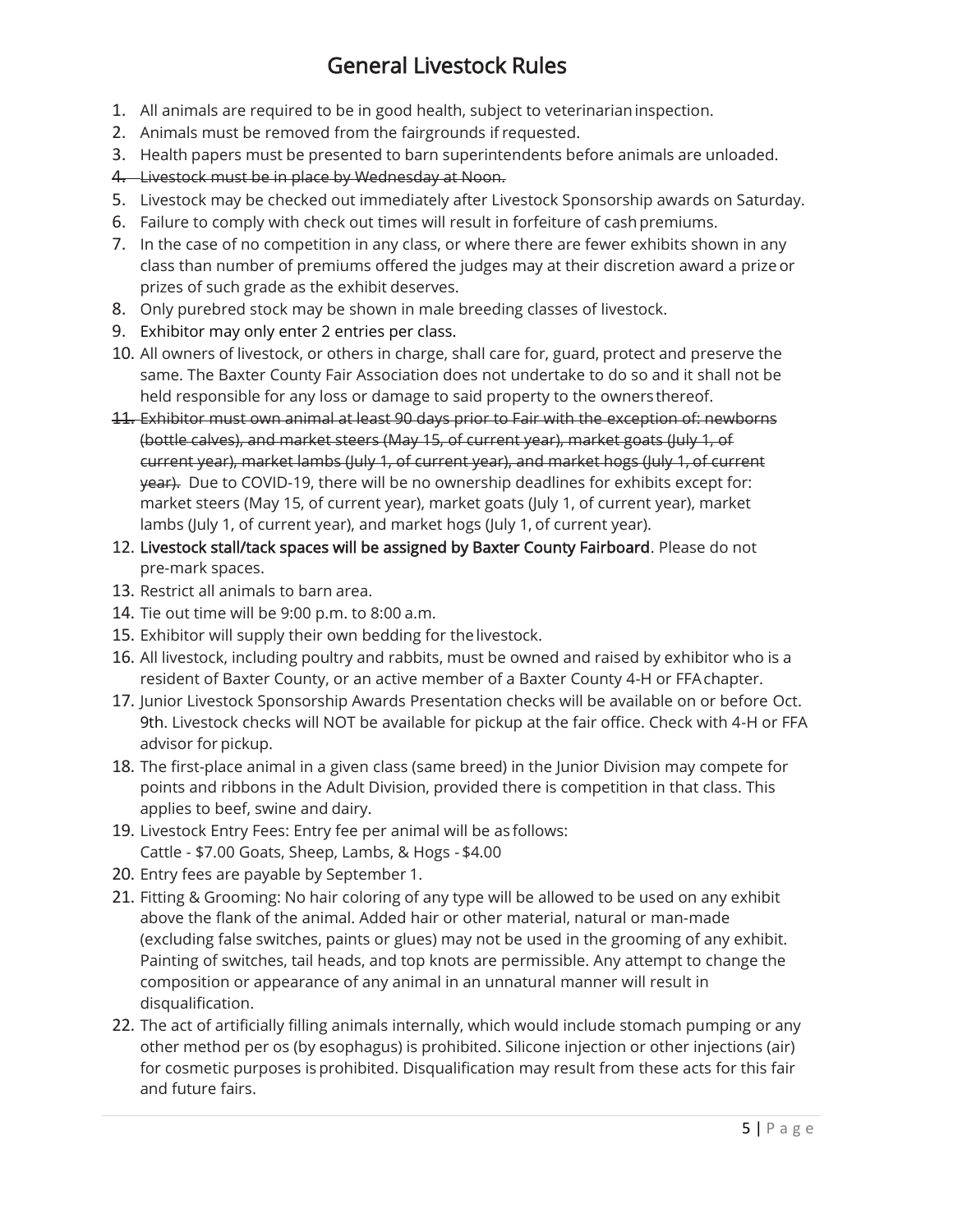- 23. PENALTIES FOR INTERNATIONAL ASSOCIATION OF FAIRS AND EXPOSITIONS (IAFE) CODE OF SHOW RING ETHICS VIOLATIONS. Any exhibitors and all other parties found in violation of IAFE Code of Show Ring Ethics are subject to being prohibited from participating in the Baxter County Fair for that year, and future years.
- 24. Swine Flu Affidavit All livestock exhibitors must complete and submit a "Exhibitor Affidavit" regarding Swine Flu to the Fair Manager, Paula Bailey. This must be on file PRIOR to placing your exhibits (or by 6:00 pm on Tuesday of the fair).
- 25. Only 1 animal per exhibitor may be sold at the Livestock Sponsorship Awards Presentation. (If an exhibitor shows more than one species of animal during the fair, he/she must pick only ONE of those animals for the Livestock Sponsorship Awards Presentation.)
- 26. Areas to park trailers will be marked in the grass.
- 27. All animals should be removed from the fairgrounds by 6 p.m. or no later than 2 hours after the final class is completed.
- 28. All current CDC and Arkansas Dept. of Health COVID-19 guidelines at the date of show should be followed by exhibitors, judges, volunteers, and all other attendees. See attached guidelines.

#### SHOWMANSHIP

Showmanship classes in livestock will include pee-wee (up to age 8), junior (8-13 years), and senior (14-19 years). Age determination will be exhibitor's age as of opening day of fair. All animals must comply with health requirements outlined in individual livestock Divisions below.

Awards presented in the livestock (cattle, goats, and sheep) division will be presented to junior exhibitors for grand champions. Showmanship awards in livestock will be presented to pee-wee, junior and senior exhibitors.

A herdsman trophy and runner-up trophy will be presented to two junior exhibitors in the livestock division.

For cattle, goats, sheep and swine showmanship, exhibitor must own the animal that is shown, except in Pee Wee showmanship.

# IAFE (INTERNATIONAL ASSOCIATION OF FAIRS AND EXPOSITIONS) NATIONAL CODE OF SHOW RING ETHICS

Exhibitors of animals at livestock shows shall at all times deport themselves with honesty and good sportsmanship. Their conduct in this competitive environment shall always reflect the highest standards of honor and dignity to promote the advancement of agricultural education. This code applies to junior as well as open class exhibitors who compete in structured classes of competition. This code applies to all livestock offered in any event at a livestock show. In addition to the IAFE Code of Show Ring Ethics, fairs and livestock shows may have rules and regulations which they impose on the local, county, state, provincial, and national levels.

All youth leaders working with junior exhibitors are under an affirmative responsibility to do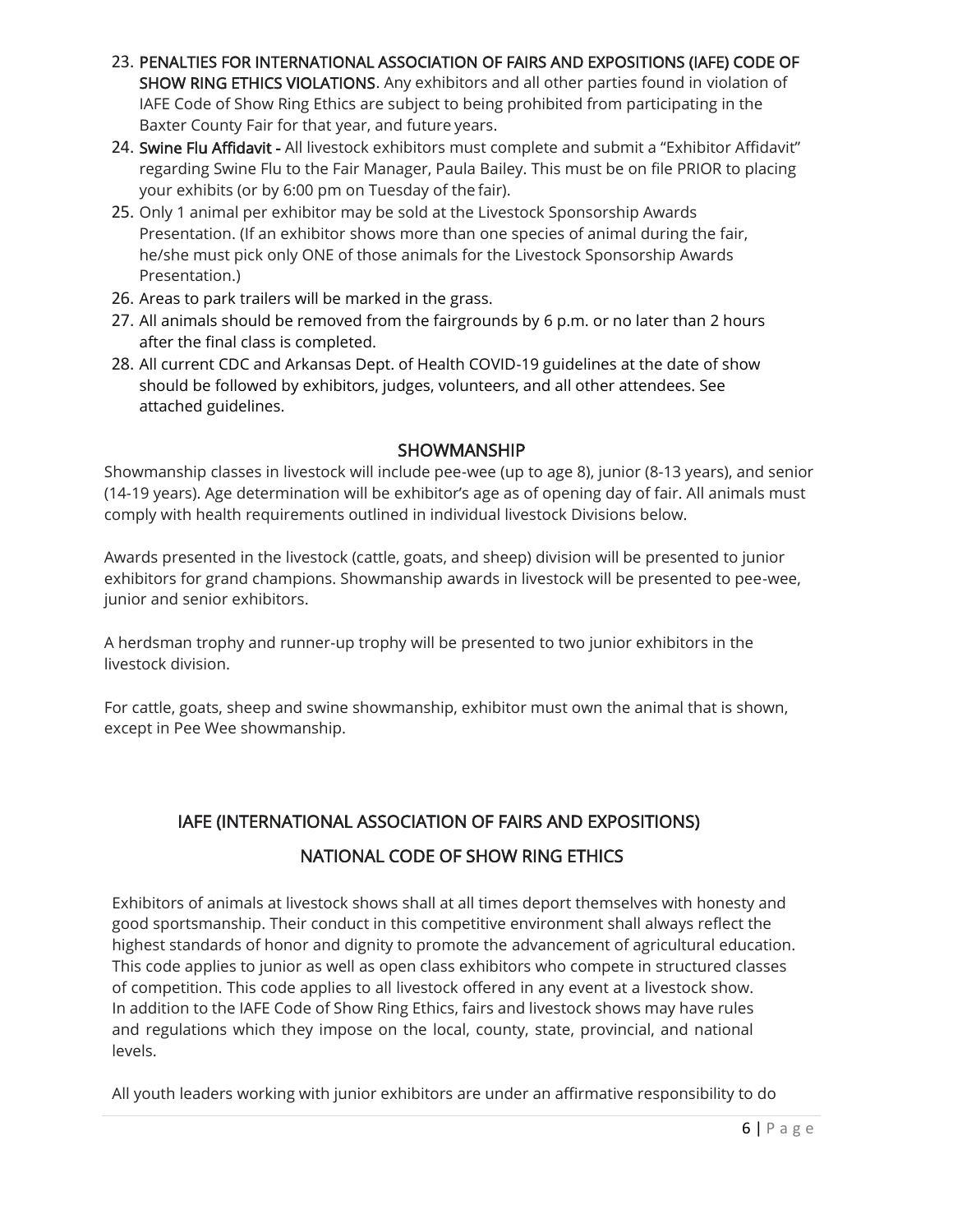more than avoid improper conduct or questionable acts. Their moral values must be so certain and positive that those younger and more pliable will be influenced by their fine example. Owners, exhibitors, fitters, trainers, and absolutely responsible persons who violate the code of ethics will forfeit premiums, awards, and sponsorship proceeds and shall be prohibited from future exhibition in accordance with the rules adopted by the respective fairs and livestock shows.

Exhibitors who violate this code of ethics demean the integrity of all livestock exhibitors and should be prohibited from competition at all livestock shows in the United States and Canada.

The following is a list of guidelines for all exhibitors and all livestock in competitive events:

- 1. All exhibitors must present, upon request of fair and livestock show officials, proof of ownership, length of ownership, and age of all animals entered. Misrepresentation of ownership, age, or any facts relating thereto is prohibited.
- 2. Owners, exhibitors, fitters, trainers, or absolutely responsible persons shall provide animals health certificates from licensed veterinarians upon request by fair or livestock showofficials.
- 3. Junior exhibitors are expected to care for and groom their animals while at fairs or livestockshows.
- 4. Animals shall be presented to show events where they will enter the food chain free of violative drug residues. This act of entering an animal in a livestock show is the giving of consent by the owner, exhibitor, fitter, trainer or absolutely responsible person for show management to obtain any specimen of urine, saliva, blood, or other substance from the animal to be used in testing. Animals not entered in an event which culminates with the animal entering the food chain shallnot be administered drugs other than in accordance with applicable federal, state, and provincial statutes, regulations and rules. Livestock shall not be exhibited if the drugs administered in accordance with said rules affect the animal's performance or appearance at the event. If the laboratory report on the analysis of said specimen indicates the presence of forbidden drugs or medication, this shall be prima facie evidence that such substance has been administered to the animal either internally or externally. All procedures of specimen collection, preservation, transfer and analysis by Arkansas Livestock & Poultry Commission are presumed correct and accurate and that the laboratory report correctly reflects the condition of the animal at the time the sample was taken, with the burden on the owner, exhibitor, fitter, trainer, or absolutely responsible person to prove otherwise. At any time after an animal arrives on the fairgrounds all treatments involving the use of drugs and/or medications shall be administered by the official Arkansas State Fair Veterinarian for the sole purpose of protecting the health of the animal and only with prior written approval of the Livestock Superintendent.
- 5. Any surgical procedure or injection of any foreign substance or drug or external application of any substance (irritant, counterirritant or similar substance) which could affect the animal's performance or alter its natural contour, confirmation, or appearance, except external applications of substances to the hoofs or horns of animals which affect appearance only, and except for surgical procedures performed by a duly licensed veterinarian for the sole purpose of protecting the health of the animal, is prohibited.
- 6. The use of showing and/or handling practices or devices, such as striking animals to cause swelling using electrical contrivance, or other similar practices are not acceptable and are prohibited.
- 7. Direct criticism or interference with the judge, fair or livestock show management, other exhibitors, breed representatives, or show official before, during, or after the competitive event is prohibited. In the furtherance of their official duty, all judges, fair and livestock show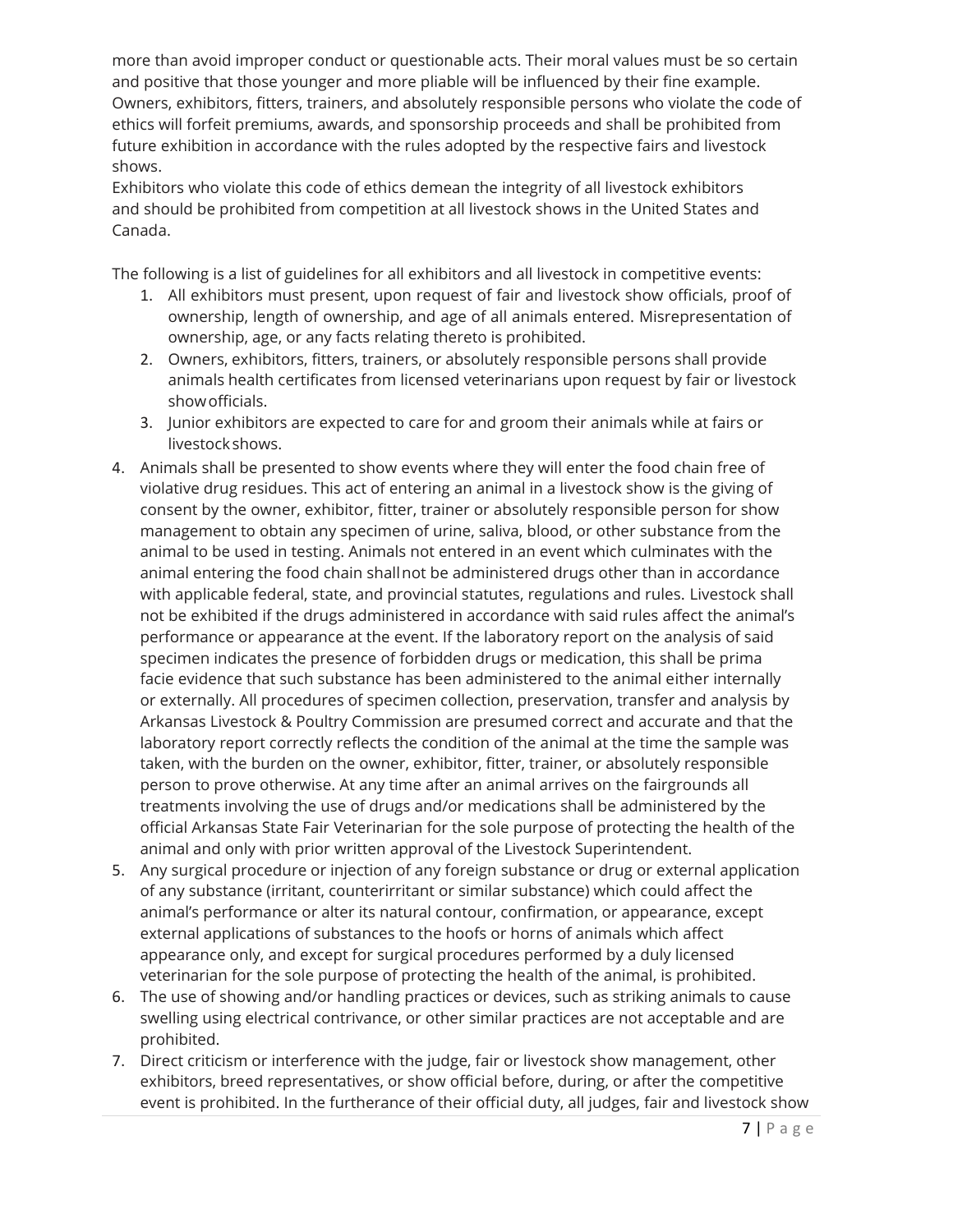management, or other show officials shall be treated with courtesy, cooperation, and respect. No person shall direct abusive or threatening conduct toward them.

- 8. No owner, exhibitor, fitter, trainer, or absolutely responsible person shall conspire with another person or persons to intentionally violate this code of ethics or knowingly contribute or cooperate with another person or persons either by affirmative action or inaction to violate this code of ethics. Violation of this rule shall subject such individual to disciplinary action.
- 9. The application of this code of ethics provides for absolute responsibility for an animal's condition by an owner, exhibitor, fitter, or participant whether or not he or she was actually instrumental in or had actual knowledge of the treatment of the animal in contravention of this code of ethics.
- 10. The act of entering an animal is the giving of consent by the owner, exhibitor, fitter, trainer, or absolutely responsible person to have any disciplinary action taken by the fair or livestock show for violation of this Code of Show Ring Ethics and any other rules of competition of the fair or livestock show without recourse against the fair or livestock show. The act of entering an animal is the giving of consent that any proceedings or disciplinary action taken by the fair or livestock show may be published with the name of the violator or violators in any publication of the International Association of Fairs and Expositions, including Fairs and Expositions and any special notices to members.
- 11. The act of entering an animal in a fair or livestock show is the giving of verification by the owner, fitter, trainer, or absolutely responsible person that he or she has read the IAFE National Code of Show Ring Ethics and understands the consequences of and penalties provided for actions prohibited by this code. It is further a consent that an action which contravenes these rules and is also in violation of federal, state, or provincial statutes, regulations, or rules may be released to appropriate law enforcement authorities with jurisdiction over such infractions.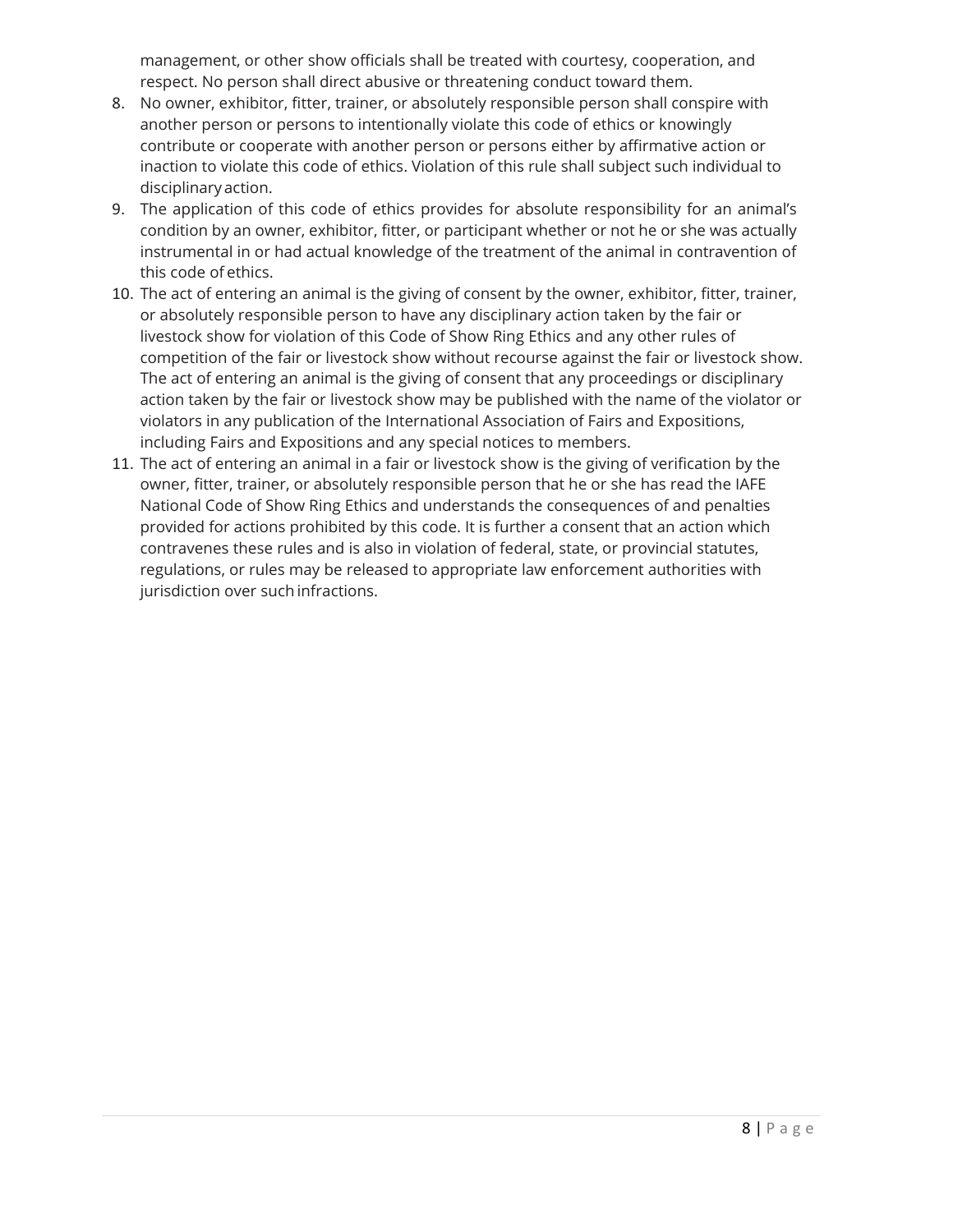# HEALTH REQUIREMENTS FOR LIVESTOCK

All animals entering the grounds must meet the requirements of their particular species. Arkansas livestock (except for Arkansas sheep, goats, horses, steers and rabbits) must be accompanied by a Certificate of Veterinary Inspection issued within 90 days prior to exhibition, showing the following:

#### Cattle Health Requirements:

- 1. If Arkansas is a class free state, Arkansas cattle are exempt from brucellosis testing. If Arkansas is not a Class Free State, then the following testing requirements must be met: Negative brucellosis test within ninety (90) days prior to exhibition, for females and bulls eighteen (18) months of age and over. All heifers that have calved or are bred must be tested. Animals originating from a Certified Brucellosis Free Herd are exempt if the Certified Free Herd number is shown oncertificate.
- 2. All heifers that are 4-12 months of age shall be vaccinated before enteringshow.
- 3. Heifers that were born on or after January 1, 1986, that are over 12 months of age andare not official calf hood vaccinates will not be allowed to show (unless they are from a Brucellosis Certified Free Herd.) This will not apply if Arkansas continues as a Brucellosis Free State.
- 4. Cattle with excessive warts will not be allowed onfairgrounds.

#### Sheep and Goat Health Requirements

- 1. Fair personnel, veterinarians, or state-federal personnel may examine sheep and goats on grounds.
- 2. No sheep or goats showing symptoms of disease, particularly foot rot, sore mouth, sheep pox, evidence of fungal infection, evidence of abscesses or with draining abscesses willbe allowed to show and may be released by fair officials, veterinarians, or state-federal personnel.
- 3. Goats showing evidence of any other disease may be removed fromfairgrounds.

#### Swine Health Requirements

- 1. As of July 1, 2003, all swine must have an official premise identification.
- 2. Animals 6 months old or older to be tested negative for brucellosis within 90 days of exhibition or originate out of a Validated Herd, with Validation number and date of last herd test shown on certificate (barrows exempt from brucellosis testing, but must be pseudorabies tested.)
- 3. Animals to be tested negative for pseudorabies within 90 days of the exhibition on a test approved by the State Veterinarian or originate directly out of a Qualified Pseudorabies Free Herd, with Qualified Herd number and date of last test shown on certificate.
- 4. Free of other contagious, infectious, and communicable diseases (erysipelas, atrophic rhinitis, etc.); otherwise they will not be allowed to show and will be removed from fairgrounds.

#### Poultry Requirements

1. All in-state poultry, which includes domesticated game birds, quail, pheasants, peafowl, guineas, and turkeys, present at exhibitions in Arkansas shall have originated from U.S. Pullorum-Typhoid Clean or equivalent flocks or have had a negative pullorum-typhoid test within ninety (90) days of the movement to the exhibition (pullorum-typhoid testing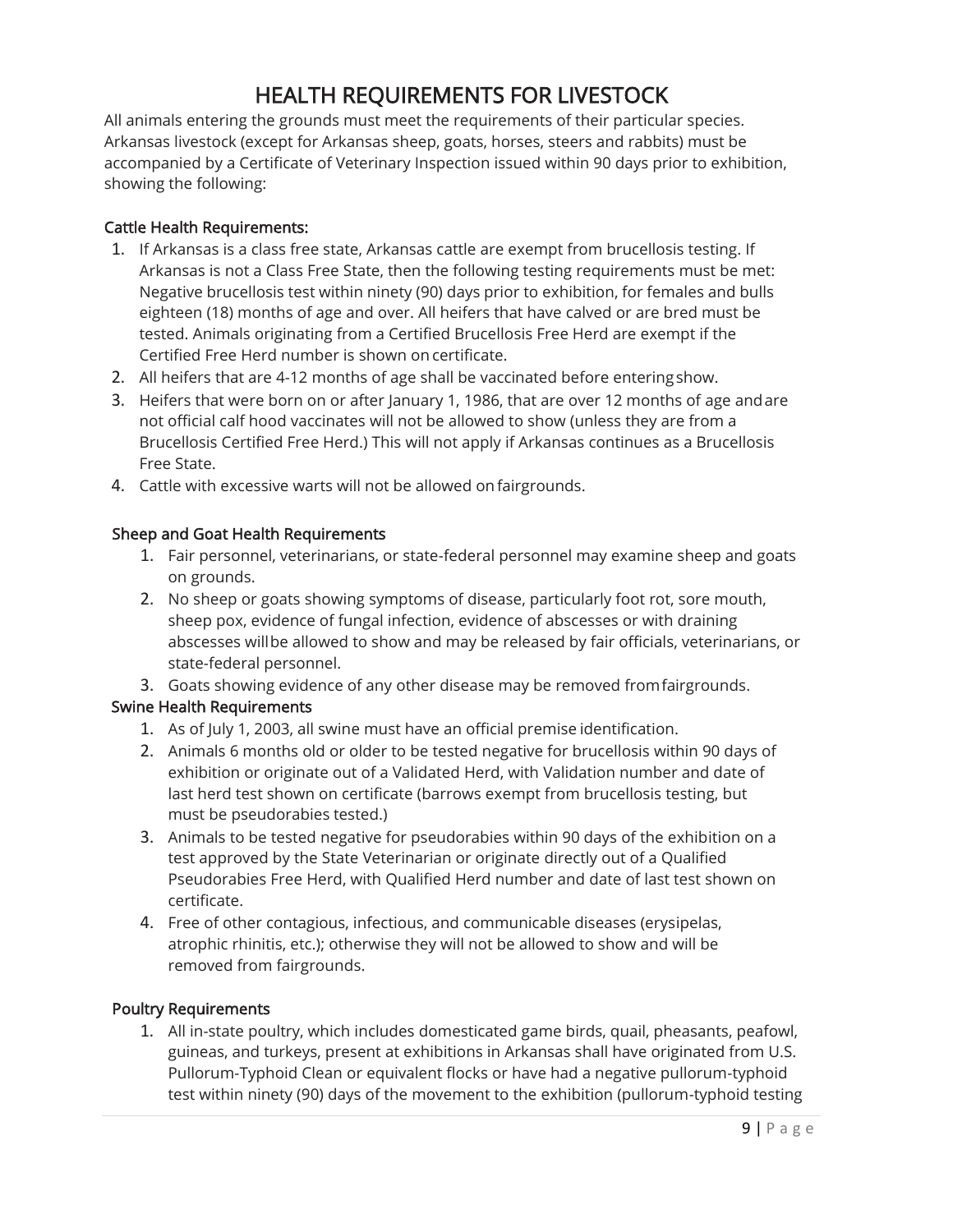on fairgrounds during the fair is prohibited.) This information will be documented on a NPIP Form VS 9-3, 90 Day Certificate, NPIP Flock Certification Form or similar certificate which will accompany the poultry during exhibition.

2. All non-certified birds must be banded (leg or wing band), with a sealed band. Wraparound plastic bands are not acceptable. Instate waterfowl are exempt from pullorum- typhoid requirements.

NOTE: All backyard chickens and turkeys must be blood tested. Testing will take place Wednesday of the fair from 11 am to 6 pm at the lot next door to the Fairground Office, 1507 Fairgrounds Drive, prior to entry.

3. Any poultry showing evidence of infectious or contagious disease or insect infestation will not be permitted to exhibit.

#### Sheep Health Requirements:

- 1. Sheep will be inspected on grounds.
- 2. No sheep showing symptoms of disease, particularly foot rot, sore mouth, and sheep pox will be allowed to show.

#### Horse Health Requirements

- 1. All horses must be healthy and serviceably sound.
- 2. A negative Coggins test conducted within 12 months is required for all animals.

#### IDENTIFICATION REQUIREMENTS FOR SHEEP AND GOATS

All sheep and all market goats must have a Scrapie Identification Tag upon arrival on the fairgrounds. All registered goats entered in breed shows must possess a legible tattoo that is recorded on registration certificate and do not require a Scrapie ID Tag. Any registered animal participating in the Market Goat Show must also wear a Scrapie ID tag.

#### If you need a Scrapie ID call 1-866-USDA-Tag for free tags and tagger.

Any sheep or goat showing clinical symptoms of scrapie shall be immediately quarantined in isolation and required to undergo any approved diagnostic tests and shall be consigned to slaughter or destruction with submission of tissues to an approved diagnostic laboratory at the exhibitor's expense. Commingling (as defined by the Arkansas Scrapie Regulation) of sheep or goats of different flock status as defined by the Voluntary Flock Certification Program (VFCP) is prohibited and must be reported to the VFCP state official and State Veterinarian.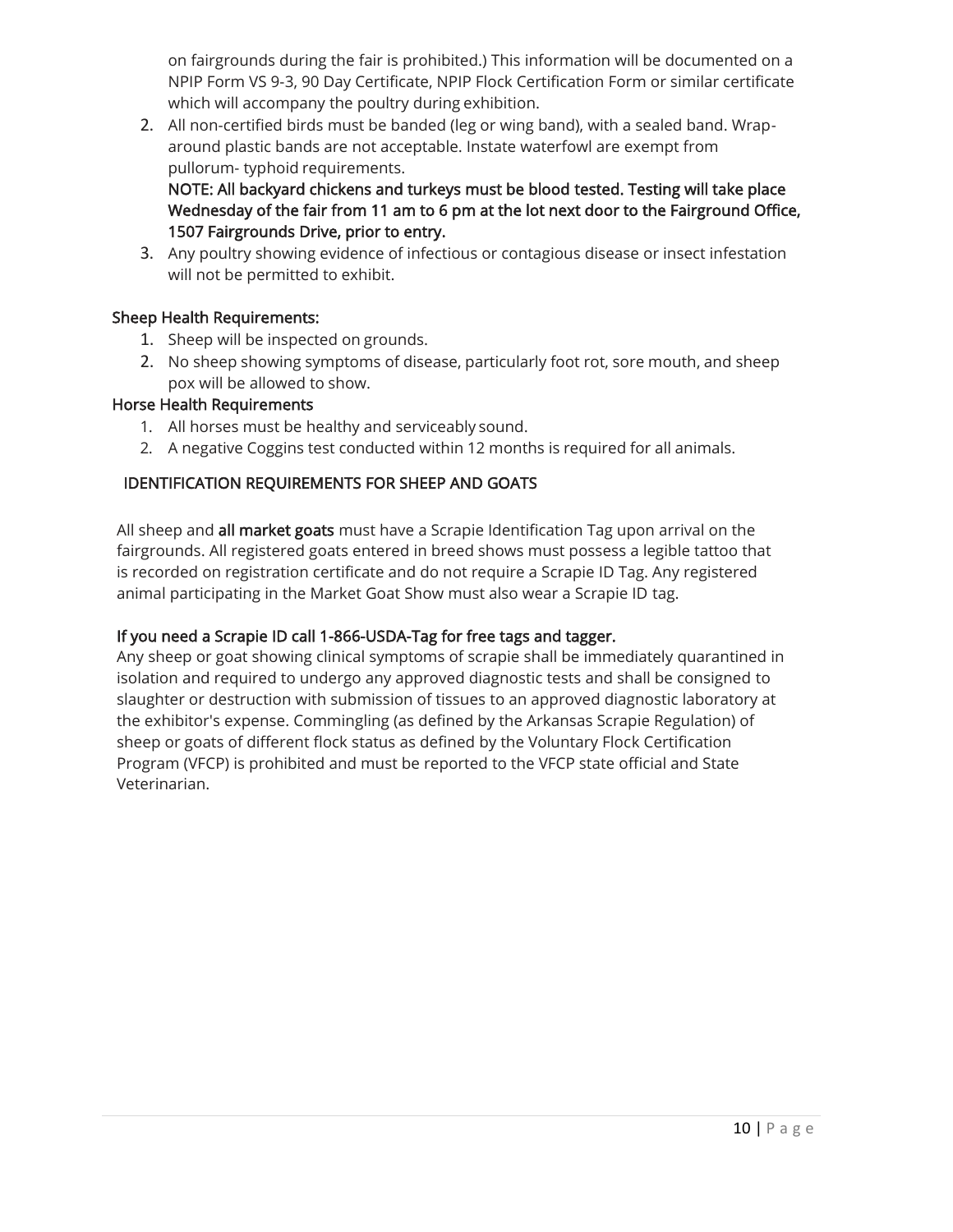# SWINE

#### Department 1 Superintendent: Carson White

### BREEDING SWINE

This show is open to ALL recognized breeds and crossbred gilts.

|                | <b>Points</b>                                                                           |                    |                 |                 |
|----------------|-----------------------------------------------------------------------------------------|--------------------|-----------------|-----------------|
| <b>Class</b>   |                                                                                         | 1 <sup>st</sup>    | 2 <sup>nd</sup> | 3 <sup>rd</sup> |
| 1.             | Junior Spring Gilts, farrowed on or after 3/15 & before 6/1 of<br>current year          | 18                 | 12              | 8               |
| 2.             | Senior Spring Gilts, farrowed on or after 2/1 & before 3/15 of<br>current year          | 18                 | 12              | 8               |
| $\mathbf{3}$ . | Senior Gilts, farrowed on or after 8/1 of previous year &<br>before 2/1 of current year | 18                 | 12              | 8               |
| 4.             | <b>Commercial Gilts</b>                                                                 | 18                 | 12              | 8               |
|                | Grand Champion Commercial Gilt                                                          | Rosette &<br>Award |                 |                 |
|                | Reserve Grand Champion Commercial Gilt                                                  | Rosette            |                 |                 |
| 5.             | Aged Sows, farrowed before 8/1 of previous year                                         | 18                 | 12              | 8               |
|                | Reserve Champion Female                                                                 | Rosette            |                 |                 |
|                | Champion Female                                                                         | Rosette            |                 |                 |
|                | Reserve Grand Champion Female of Show                                                   | Rosette            |                 |                 |
|                | Grand Champion Female of Show                                                           | Rosette &<br>Award |                 |                 |
| 6.             | January Boar - born during Jan. current year                                            | 18                 | 12              | 8               |
| 7.             | February Boar - born during Feb. current year                                           | 18                 | 12              | 8               |
| 8.             | March Boar - born during March current year                                             | 18                 | 12              | 8               |
| 9.             | April Boar - born during April current year                                             | 18                 | 12              | 8               |
|                | Reserve Grand Champion Boar of Show                                                     | Rosette            |                 |                 |
|                | Grand Champion Boar of Show                                                             | Rosette &<br>Award |                 |                 |

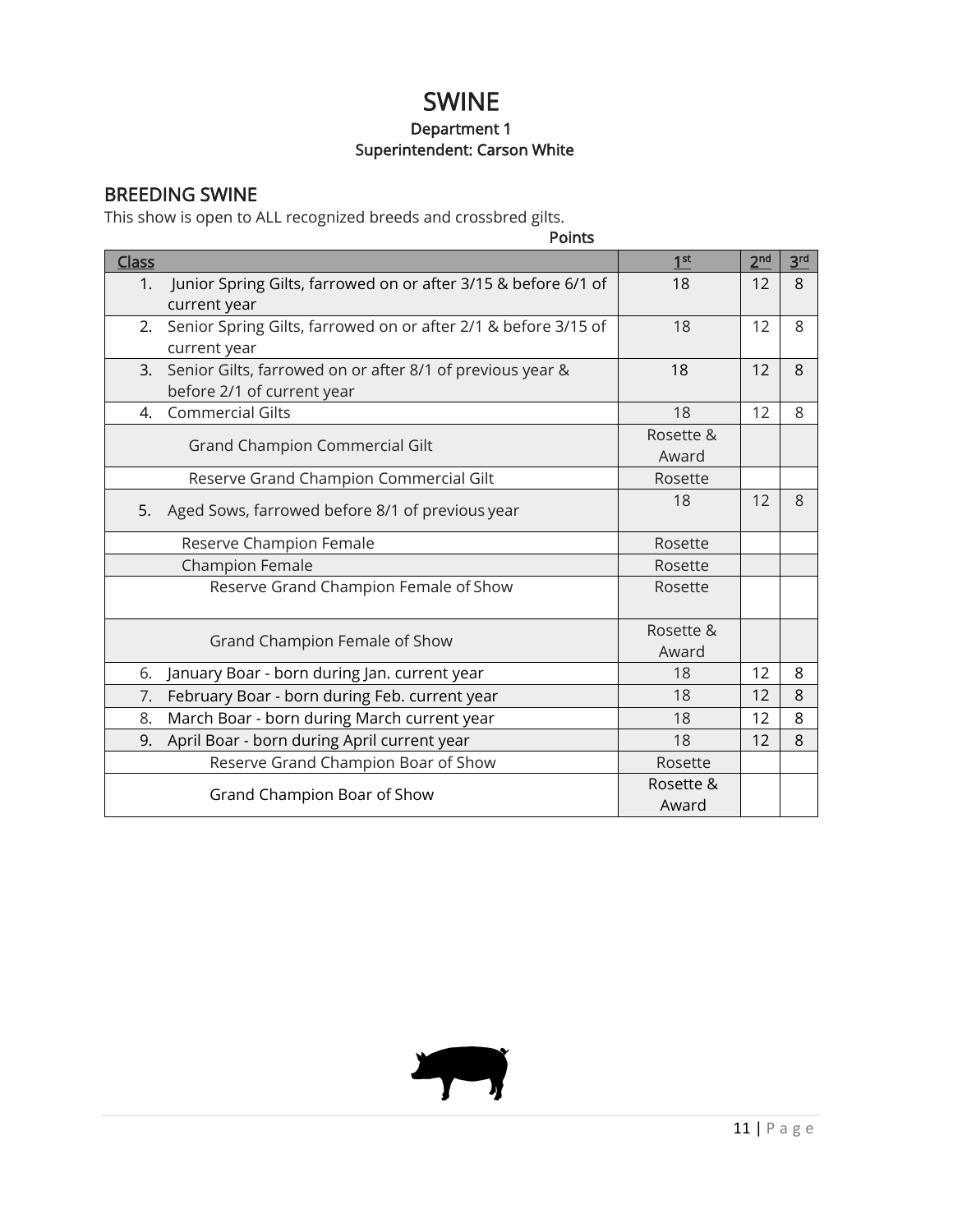### MARKET HOGS & SWINE SHOWMANSHIP Junior Division Only

- Market hog minimum weight will be 155 lbs. and maximum weight is 300 lbs. Market hogs must meet weight requirements to be sold at the Junior Livestock Sponsorship Awards Presentation. Animals failing to make weight will instead be shown in a prospect class and therefore will not be eligible for Grand or Reserve Overall. Classes will be determined after weigh-in.
- **Points** Class Class Class Class Choice No. 1 & 2 Choice No.3 10. Feeder Pigs- 40 to 154 lbs. 20 15 Reserve Champion **Champion** 11. Market Hogs-155 to 300 lbs. 25 20 Reserve Champion Rosette Champion Rosette Reserve Grand Champion of Show Rosette Grand Champion of Show Rosette & Award Pee Wee Showmanship Award Junior Showmanship Award Senior Showmanship Award
- Only one market hog per exhibitor will be sold.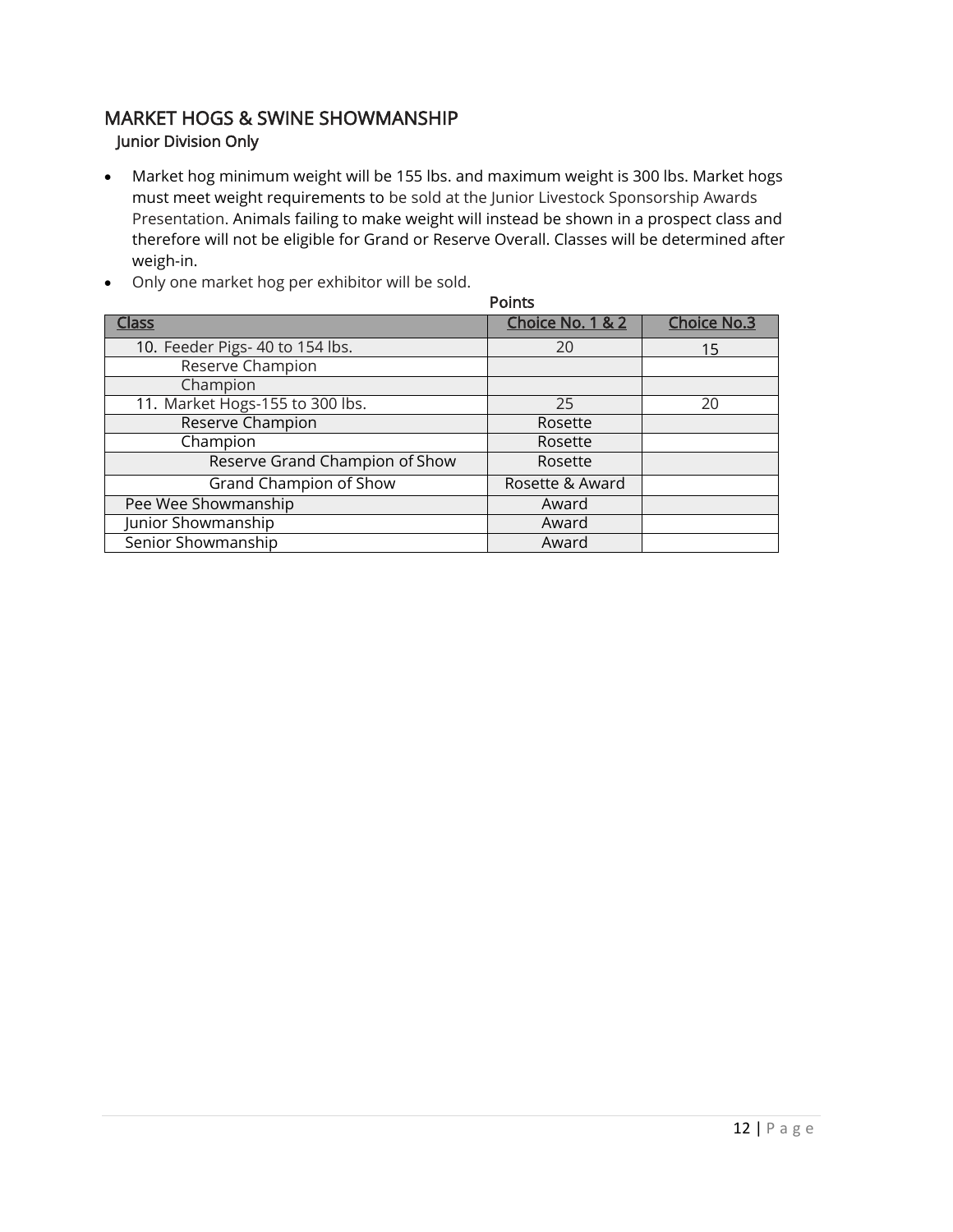### **GOATS** Department 2 Superintendent: Adriane Watts

- Goats must be owned and raised by the exhibitor. Exhibitor must be a resident of Baxter County, or an active member of Baxter County 4-H or FFA chapter.
- Breeds will be shown as follows: Alpine, Nigerian Dwarf, Nubian, all other purebred, grade, Boer and market goats. Purebred and grade animals will be shown separately.
- Animals will be placed in class according to age on show date.
- Awards will be presented to Grand Champion in each breed to youth exhibitors only, except for the Buck classes. There will be an overall Grand Champion Dairy Goat Buck award and an overall Grand Champion Boer Goat Buck award presented to Youth exhibitors only.
- Bucks ages 1 year or older must be washed daily.
- Exhibitors will be limited to 6 entries and/or a total of 12 entries per family.

### BREEDING GOATS

|                                                         | <b>Points</b>   |                 |                 |
|---------------------------------------------------------|-----------------|-----------------|-----------------|
| <b>Class</b>                                            | 1 <sup>st</sup> | 2 <sup>nd</sup> | 3 <sup>rd</sup> |
| Does under 4 months<br>1.                               | 18              | 12              | 8               |
| 2. Does 4 months & under 8 months                       | 18              | 12              | 8               |
| 3. Does 8 months & under 12 months                      | 18              | 12              | $\overline{8}$  |
| 4. Does 12 months & under 24 months (not in milk)       | 18              | 12              | 8               |
| Junior Champion Doe                                     | Rosette         |                 |                 |
| Reserve Junior Champion Doe                             | Rosette         |                 |                 |
| Does under 2 yrs. (has freshened)<br>5.                 | 18              | 12              | 8               |
| Does 2 yrs. & under 3 years<br>6.                       | 18              | 12              | 8               |
| 7.<br>Does 3 yrs. & under 5 years                       | 18              | 12              | $\overline{8}$  |
| Does 5 yrs. & older<br>8.                               | 18              | 12              | 8               |
| <b>Senior Champion Doe</b>                              | Rosette         |                 |                 |
| Reserve Senior Champion Doe                             | Rosette         |                 |                 |
| <b>Grand Champion Dairy Doe</b>                         | Rosette & Award |                 |                 |
| Reserve Grand Champion Dairy Doe                        | Rosette         |                 |                 |
| <b>Grand Champion Meat Doe</b>                          | Rosette & Award |                 |                 |
| Reserve Grand Champion Meat Doe                         | Rosette         |                 |                 |
| 9. Fullblood/Purebred Bucks under 5 months              | 18              | 12              | 8               |
| 10. Fullblood/purebred Bucks 5 months to under 9 months | 18              | 12              | 8               |
| <b>Grand Champion Buck</b>                              | Rosette         |                 |                 |
| Reserve Grand Champion Buck                             | Rosette         |                 |                 |

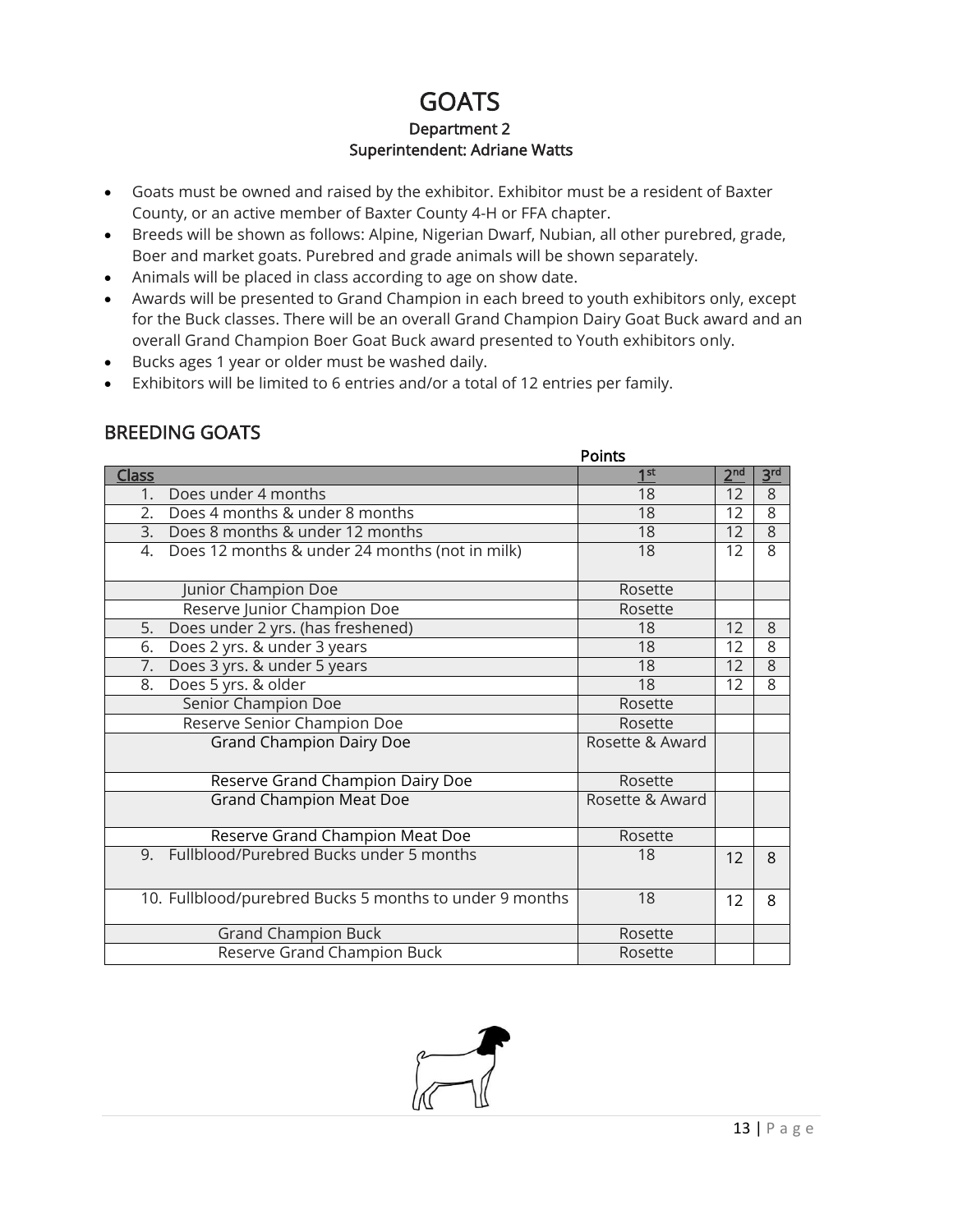### JUNIOR MARKET GOATS & MEAT/DAIRY GOAT SHOWMANSHIP Junior Division Only

- Both does and wethers will be allowed to show.
- Does shown in other classes may not be shown in market class (exception: wether dams are can be shown in both market and wether dam classes).
- Any breed of goat or cross may be shown.
- All goats must have baby teeth
- Minimum weight will be 40 lbs. Market goats must meet weight requirements to be sold at the Junior Livestock Sponsorship Awards Presentation. Animals failing to make weight will instead be shown in a prospect class and therefore will not be eligible for Grand or Reserve Overall.
- Only one market goat per exhibitor will be sold.
- Does shown in breeding classes may not be shown in the market show (exception: wether dams are can be shown in both market and wether dam classes)
- Judged on Danish System.

Points

| <u>Class</u>                       | 1 <sup>st</sup> | 2 <sup>nd</sup> | 3 <sup>rd</sup> |
|------------------------------------|-----------------|-----------------|-----------------|
| 11. Market goats                   | 25              | 20              | 18              |
| <b>Grand Champion Market Goat</b>  | Rosette & Award |                 |                 |
| Reserve Grand Champion Market Goat | Rosette         |                 |                 |
| Pee Wee Meat Goat Showmanship      | Award           |                 |                 |
| Junior Meat Goat Showmanship       | Award           |                 |                 |
| Senior Meat Goat Showmanship       | Award           |                 |                 |
| Pee Wee Dairy Goat Showmanship     | Award           |                 |                 |
| Junior Dairy Goat Showmanship      | Award           |                 |                 |
| Senior Dairy Goat Showmanship      | Award           |                 |                 |

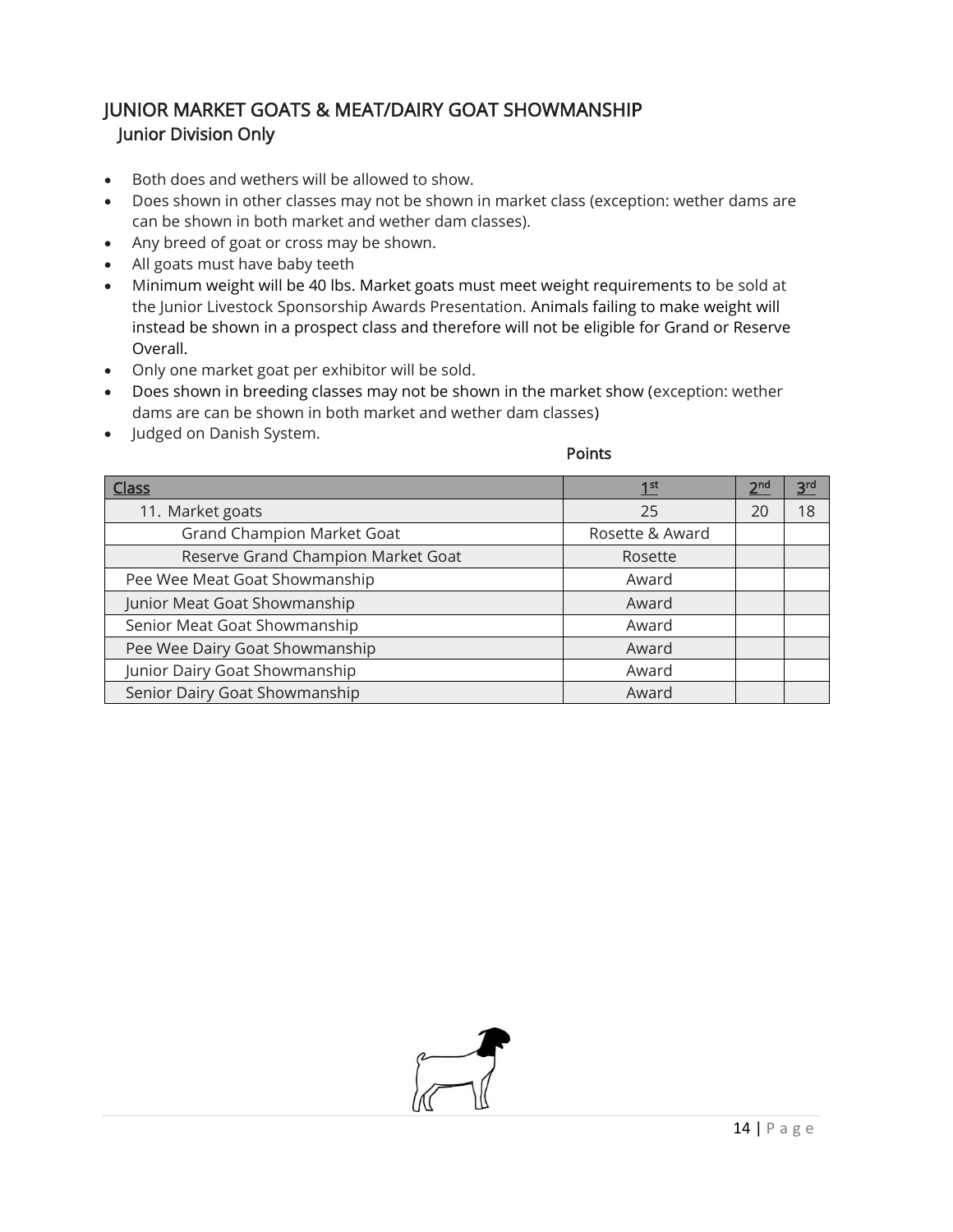### WETHER DAM GOATS

- Any breed or cross breed may be shown.
- No registrations papers needed.
- Doe kids must have baby teeth. Yearling does may have 2 or 4 permanent teeth
- Horns are allowed but may be tipped for safety
- Must be shorn 3/8 inch or less above the knee and hock.
- Minimum weight is 40 lbs., no maximum
- Classes will be determined based on the weight of the goat.
- Goats must have a scrapie ear tag from the herd of origin. Scrapie ear tag numbers must be on entry form.
- Bracing is allowed; however, goat's feet must remain on the ground during judging.
- Does shown in the wether dam class may also show in the market show.

|                                            | <b>Points</b>   |                 |                 |
|--------------------------------------------|-----------------|-----------------|-----------------|
| lass                                       | 1 <sup>st</sup> | 2 <sup>nd</sup> | 3 <sup>rd</sup> |
| 12. Wether Dams                            | 25              | 20              | 18              |
| Wether Dam Grand Champion                  | Rosette & Award |                 |                 |
| Wether Dam Reserve Grand Champion          | Rosette         |                 |                 |
| 13. Wether Dam Yearlings                   | 25              | 20              | 18              |
| Wether Dam Yearling Grand Champion         | Rosette & Award |                 |                 |
| Wether Dam Yearling Reserve Grand Champion | Rosette         |                 |                 |

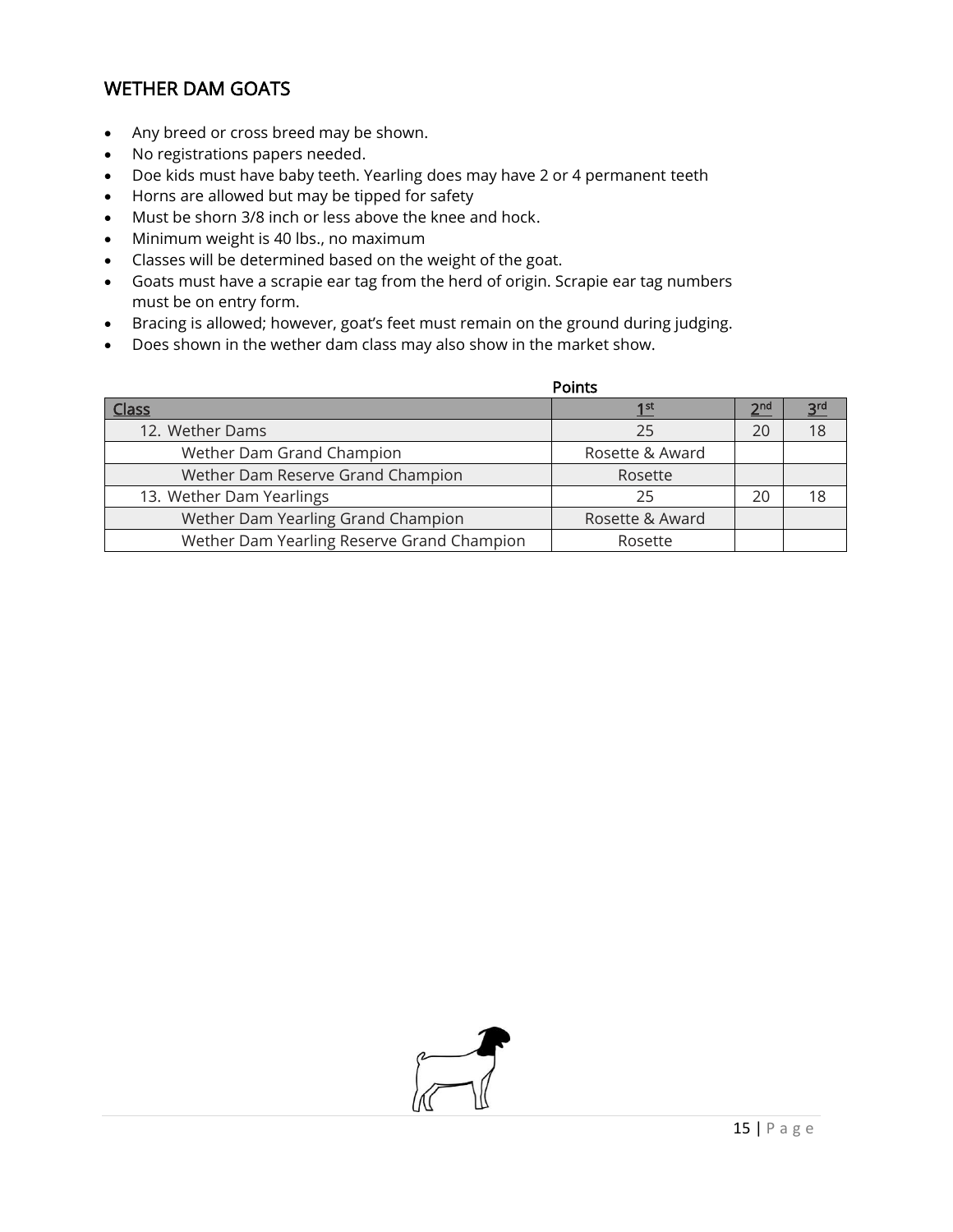### SHEEP Department 3 Superintendent: Jacquie Albright

This show is open to all recognized breeds; each breed will be shown separately. All animals must be clean, slick shorn, or neatly trimmed at time of show. Individuals in lamb classes must have lamb teeth and be born after May 1<sup>st</sup> of previous year. Yearlings may have four teeth. Animals shown in group classes must be entered in individual class competition. Awards to Best Ram in Show, Best Ewe and Grand Champion Market Lamb in Show will be presented to Jr. Exhibitors only.

### BREEDING SHEEP

|                                                                                         | <b>Points</b>      |                 |                 |
|-----------------------------------------------------------------------------------------|--------------------|-----------------|-----------------|
| <u>Class</u>                                                                            | 1 <sup>st</sup>    | 2 <sub>nd</sub> | 3 <sup>rd</sup> |
| Yearling Ram<br>1.                                                                      | 18                 | 12              | 8               |
| Senior Ram Lamb (9-12 months of age)<br>2.                                              | 18                 | 12              | 8               |
| Junior Ram Lamb (less than 9 months of age)<br>3.                                       | 18                 | 12              | 8               |
| Pair of Ram Lambs (classes 2 or 3)<br>4.                                                | 18                 | 12              | 8               |
| <b>Grand Champion Ram</b>                                                               | Rosette            |                 |                 |
| Reserve Grand Champion Ram                                                              | Rosette            |                 |                 |
| Best Ram in Show                                                                        | Rosette &<br>Award |                 |                 |
| 5.<br><b>Yearling Ewe</b>                                                               | 18                 | 12              | 8               |
| Pair of Yearling Ewes<br>6.                                                             | 18                 | 12              | 8               |
| 7.<br>Senior Ewe Lamb (9-12 months of age)                                              | 18                 | 12              | 8               |
| Junior Ewe Lamb (less than 9 months of age)<br>8.                                       | 18                 | 12              | 8               |
| Pair of Ewe Lambs (classes 9 or 10)<br>9.                                               | 18                 | 12              | 8               |
| <b>Grand Champion Ewe</b>                                                               | Rosette            |                 |                 |
| Reserve Grand Champion Ewe                                                              | Rosette            |                 |                 |
| Best Ewe in Show                                                                        | Rosette &          |                 |                 |
|                                                                                         | Award              |                 |                 |
| 10. Best Pair (Ram and Ewe of same age class)                                           | 18                 | 12              | 8               |
| 11. Exhibitor's Flock (1 Ram, under 2 years, 2 Yearling Ewes; and<br>2 Ewe Lambs)       | 18                 | 12              | 8               |
| 12. Pen of four Lambs (both sexes represented from entries in<br>classes 2, 3, 9, or 10 | 18                 | 12              | 8               |
| Pee Wee Showmanship                                                                     | Award              |                 |                 |
| Junior Showmanship                                                                      | Award              |                 |                 |
| Senior Showmanship                                                                      | Award              |                 |                 |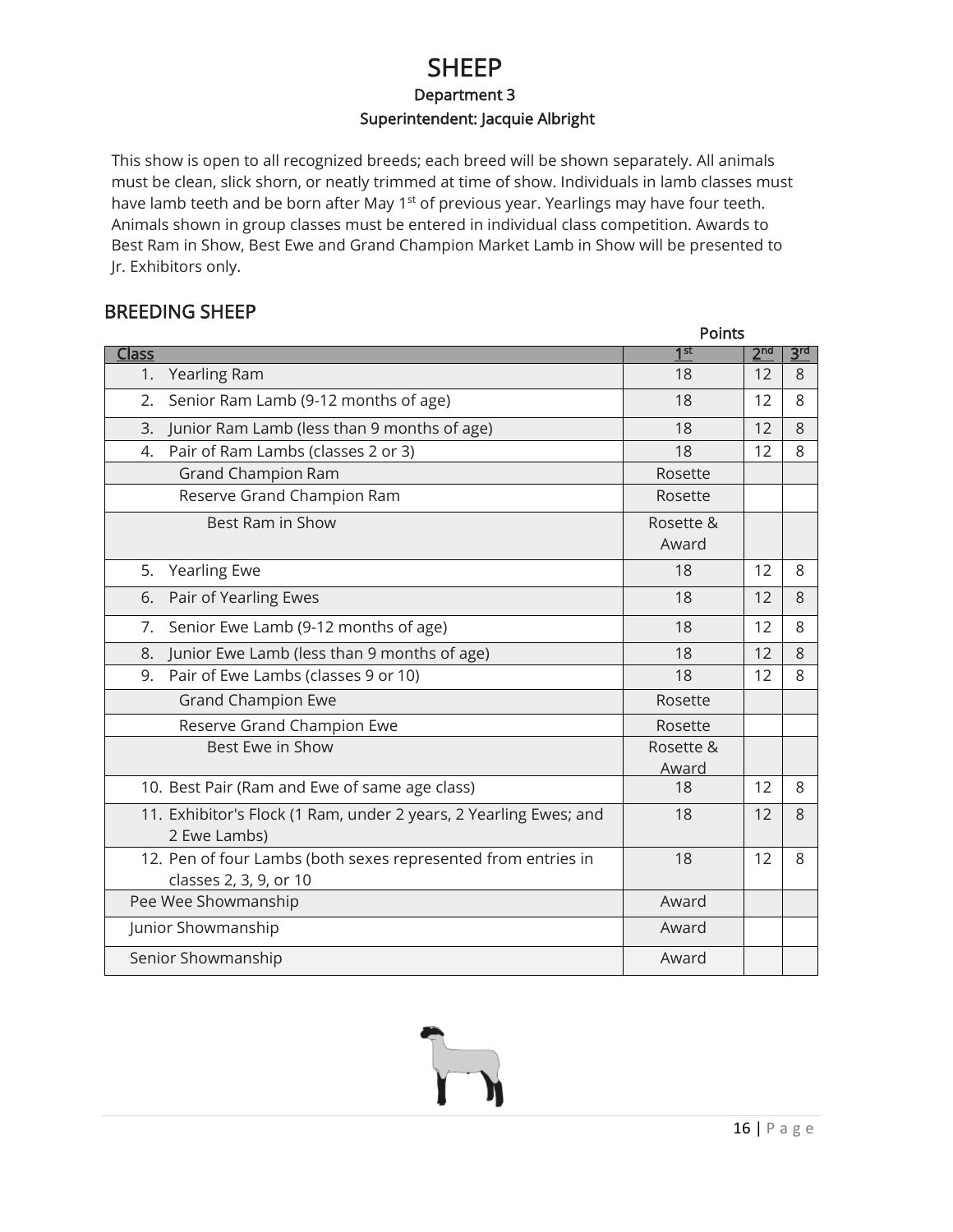### MARKET LAMBS & SHEEP SHOWMANSHIP Junior Division Only

- Market lamb minimum weight will be 85 lbs. Sheep must meet weight requirements to be sold at the Junior Livestock Sponsorship Awards Presentation.
- Only one sheep per exhibitor will be sold.
- Animals failing to make weight will instead be shown in a prospect class and therefore will not be eligible for Grand or Reserve Overall.
- Market lambs judged on Danish System.

|                                    | Points          |                 |                 |
|------------------------------------|-----------------|-----------------|-----------------|
| <b>Class</b>                       | 1 <sup>st</sup> | 2 <sup>nd</sup> | 3 <sup>rd</sup> |
| 13. Market Lambs                   | 25              | 20              | 18              |
| Grand Champion Market Lamb         | Rosette &       |                 |                 |
|                                    | Award           |                 |                 |
| Reserve Grand Champion Market Lamb | Rosette         |                 |                 |
| Pee Wee Showmanship                | Award           |                 |                 |
| Junior Showmanship                 | Award           |                 |                 |
| Senior Showmanship                 | Award           |                 |                 |

### HAIR/WOOL SHEEP Junior Division Only

- Black face, wool breeds will include Hampshire, Natural Colored, Shropshire, Speckle Faced, Suffolk, and Crossbreds.
- White face, hair breeds will include Southdown, Dorset, Dorper, Barbado, St. Croix, Katahdin, and Crossbreds

| <u>Class</u>                | 1 <sup>st</sup> | 2 <sup>nd</sup> | 3 <sup>rd</sup> |
|-----------------------------|-----------------|-----------------|-----------------|
| 14. Black Face, Wool        | 25              | 20              | 18              |
| Champion Wool Sheep         |                 |                 |                 |
| Reserve Champion Wool Sheep |                 |                 |                 |
| 15. White Face, Hair        | 25              | 20              | 18              |
| Champion Hair Sheep         | Rosette         |                 |                 |
| Reserve Champion Sheep      | Rosette         |                 |                 |
| <b>Grand Champion</b>       | Rosette &       |                 |                 |
|                             | Award           |                 |                 |
| Reserve Grand Champion      | Rosette         |                 |                 |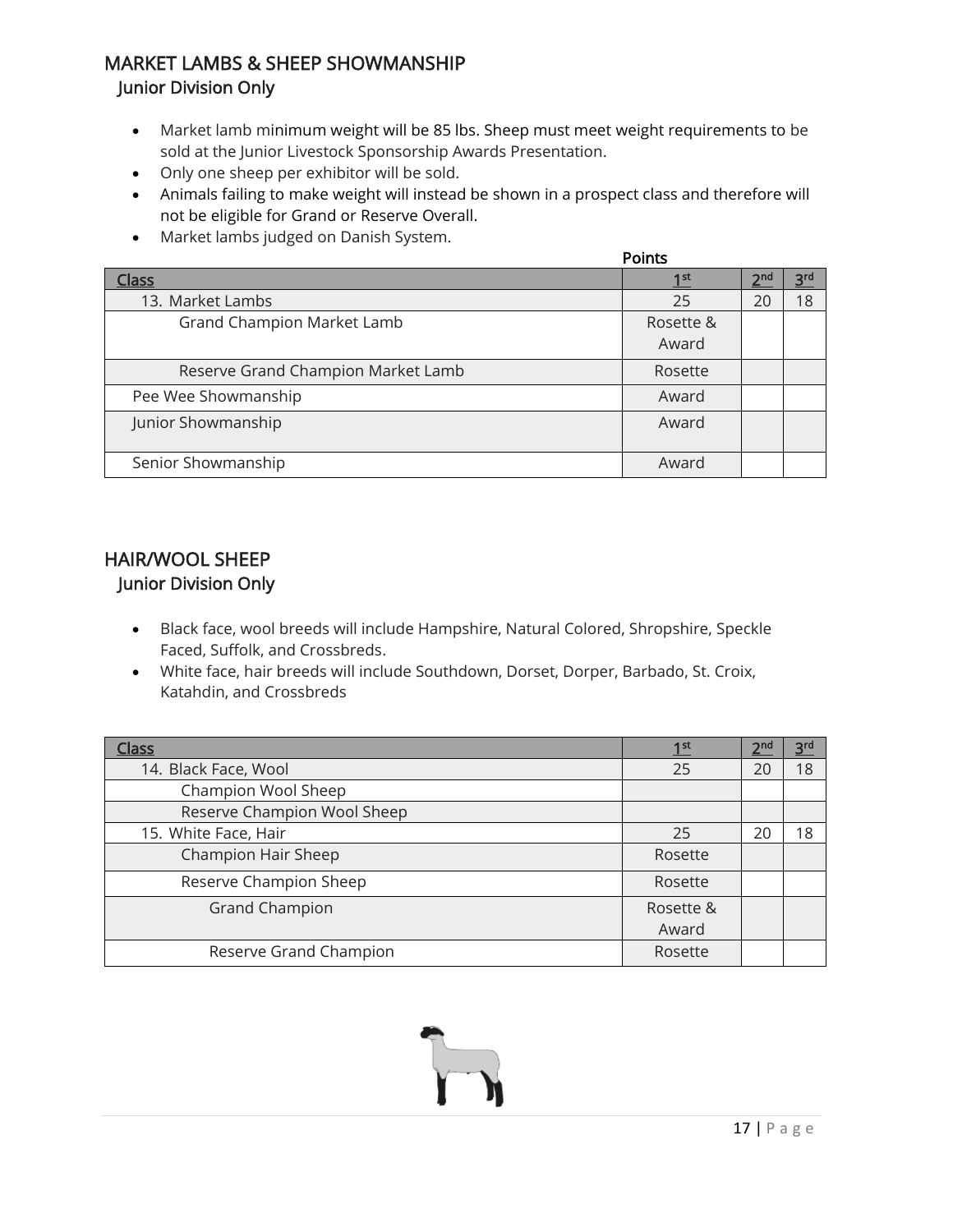### DAIRY CATTLE Department 4 Superintendent: Lyn Cotter

### BREEDING FEMALES, MALES, AND DAIRY SHOWMANSHIP

|                                                                                                    | Points             |                 |                 |
|----------------------------------------------------------------------------------------------------|--------------------|-----------------|-----------------|
| <b>Class</b>                                                                                       | 1 <sup>st</sup>    | 2 <sup>nd</sup> | 3 <sub>kd</sub> |
| Bull Calf, born after 9/1 of previous year & at least 4 months old<br>1.                           | 45                 | 35              | 25              |
| <b>Grand Champion Bull</b>                                                                         | Rosette<br>& Award |                 |                 |
| Grand Reserve Champion Bull                                                                        | Rosette            |                 |                 |
| Junior Heifer Calf, born 3/1 of current year or later & at least 4 months<br>2.<br>old             | 45                 | 35              | 25              |
| Intermediate Heifer Calf, Born 12/1 to 2/28 of previous year<br>3.                                 | 45                 | 35              | 25              |
| Senior heifer calf, born 9/1 to 11/30 of previous year<br>4.                                       | 45                 | 35              | 25              |
| Junior yearling heifer, born 3/1 to 8/31 of previous year<br>5.                                    | 45                 | 35              | 25              |
| Intermediate Senior yearling, born 12/ two yrs. prior to 2/28 of previous<br>6.<br>year            | 45                 | 35              | 25              |
| 7. Senior yearling heifer, born 9/1 three years prior to 11/30 two yrs. prior                      | 45                 | 35              | 25              |
| Junior Champion female                                                                             | Rosette<br>& Award |                 |                 |
| Reserve Junior Champion female                                                                     | Rosette            |                 |                 |
| Junior two-year old, born 3/1 to 8/31 two yrs. prior<br>8.                                         | 45                 | 35              | 25              |
| Senior two-year old, born 9/1 three yrs. prior to 2/29 two yrs. prior<br>9.                        | 45                 | $\overline{35}$ | $\overline{25}$ |
| 10. Three-year old cow, born 9/1 four yrs. prior to 8/31 three yrs. prior                          | 45                 | 35              | 25              |
| 11. Four-year old cow, born 9/1 five yrs. prior to 2/29 four yrs. prior                            | 45                 | 35              | 25              |
| 12. Aged cow, five years old & over, born before 9/1 five yrs. prior                               | 45                 | 35              | 25              |
| Senior Champion female                                                                             | Rosette<br>& Award |                 |                 |
| Reserve Senior Champion female                                                                     | Rosette            |                 |                 |
| Grand Champion female                                                                              | Rosette<br>& Award |                 |                 |
| Reserve Grand Champion female                                                                      | Rosette            |                 |                 |
| 13. Produce of dam (two animals from same dam)                                                     | Rosette            |                 |                 |
| 14. Best three females                                                                             | Rosette            |                 |                 |
| 15. Dam and daughters                                                                              | Rosette            |                 |                 |
| 16. Get of Sire (consists of 3 animals of either sex, not more than 1 bull,<br>sire must be named) | Rosette            |                 |                 |
| Pee Wee Showmanship                                                                                | Award              |                 |                 |
| Junior Showmanship                                                                                 | Award              |                 |                 |
| Senior Showmanship                                                                                 | Award              |                 |                 |

\*Classes 13, 14, 15, and 16 - No animal may be entered into more than one of these classes.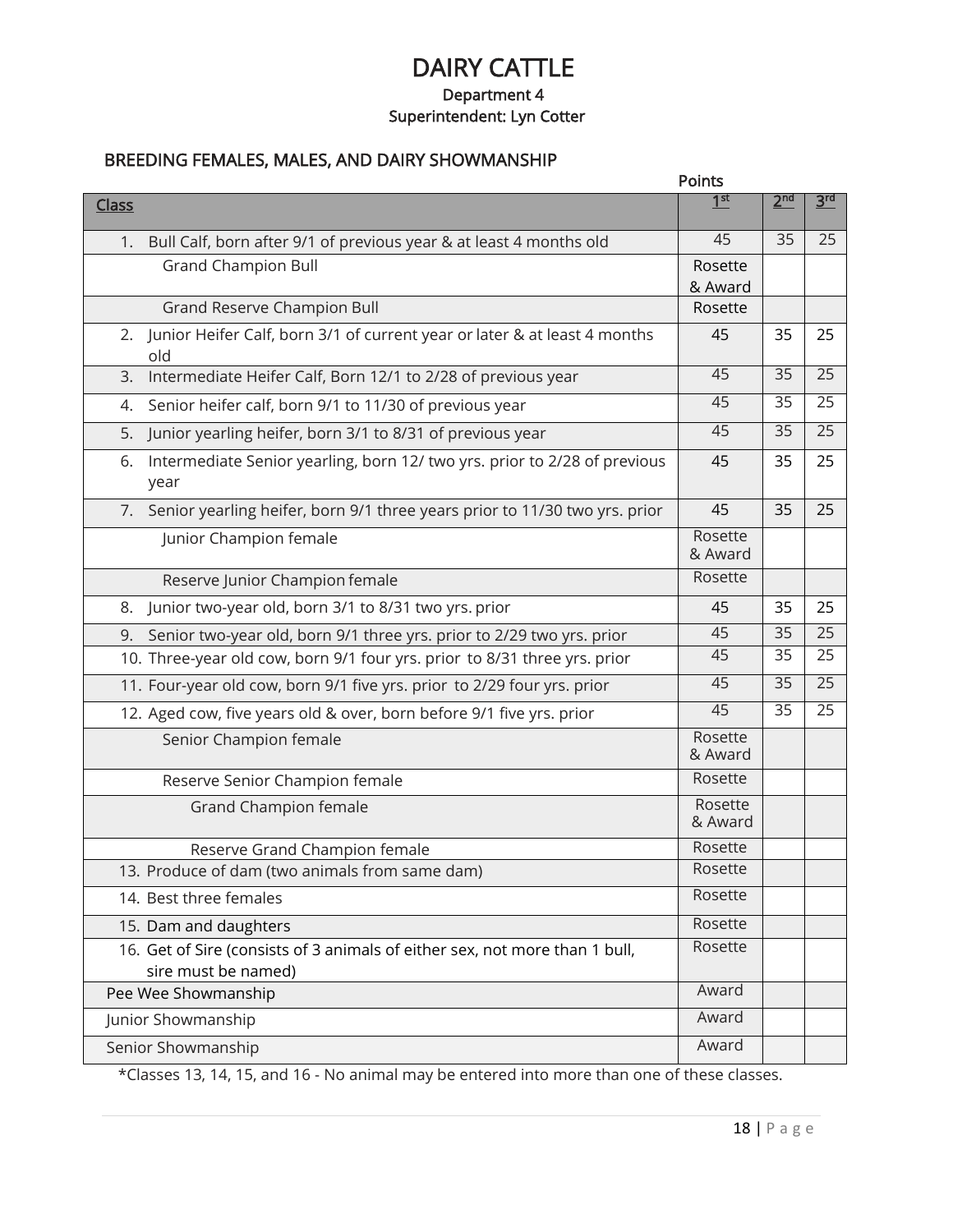### BEEF CATTLE Department 5 Superintendent: Josh Baker

### BREEDING FEMALES

|              | <b>Points</b>                                                                                                                  |                     |                 |                 |
|--------------|--------------------------------------------------------------------------------------------------------------------------------|---------------------|-----------------|-----------------|
| <b>Class</b> |                                                                                                                                | 1 <sup>st</sup>     | 2 <sub>nd</sub> | 3 <sup>rd</sup> |
|              | 1. Junior Heifer Calves, born on or after 1/1 of current year                                                                  | 45                  | 35              | 25              |
| 2.           | Winter Heifer Calves, born between 11/1 & 12/31 of previous<br>yr.                                                             | 45                  | 35              | 25              |
| 3.           | Senior Heifer Calves, born between 9/1 & 10/31 of previous<br>yr.                                                              | 45                  | 35              | 25              |
|              | Champion Heifer Calf                                                                                                           | Rosette             |                 |                 |
|              | Reserve Champion Heifer Calf                                                                                                   | Rosette             |                 |                 |
| 4.           | Late summer Yearling Heifers, born between 7/1 & 8/31 of<br>previous yr.                                                       | 45                  | 35              | 25              |
| 5.           | Early summer Yearling Heifers, born between 5/1 & 6/30 of<br>previous yr.                                                      | 45                  | 35              | 25              |
| 6.           | Late Junior Yearling Heifers, born between 3/1 & 4/30 of<br>previous yr.                                                       | 45                  | 35              | 25              |
|              | Junior Champion Heifer                                                                                                         | Rosette             |                 |                 |
|              | Reserve Junior Champion Heifer                                                                                                 | Rosette             |                 |                 |
|              | 7. Early Junior yearling heifers, born between 1/1 & 2/28 of<br>previous yr.                                                   | 45                  | 35              | 25              |
| 8.           | Senior yearling heifers, born between 9/1 & 12/31 two yrs.<br>prior                                                            | 45                  | 35              | 25              |
|              | 9. Senior female calved before 8/31 two yrs. prior                                                                             | 45                  | 35              | 25              |
|              | 10. Aged cow that has calved                                                                                                   | 45                  | 35              | 25              |
|              | Senior Champion Female                                                                                                         | Rosettes            |                 |                 |
|              | Reserve Senior Champion Females                                                                                                | Rosette             |                 |                 |
|              | Grand Champion & Reserve Grand Champion Females<br>(Champion heifer calf, junior heifer, and senior female<br>winners compete) | Rosette &<br>Awards |                 |                 |

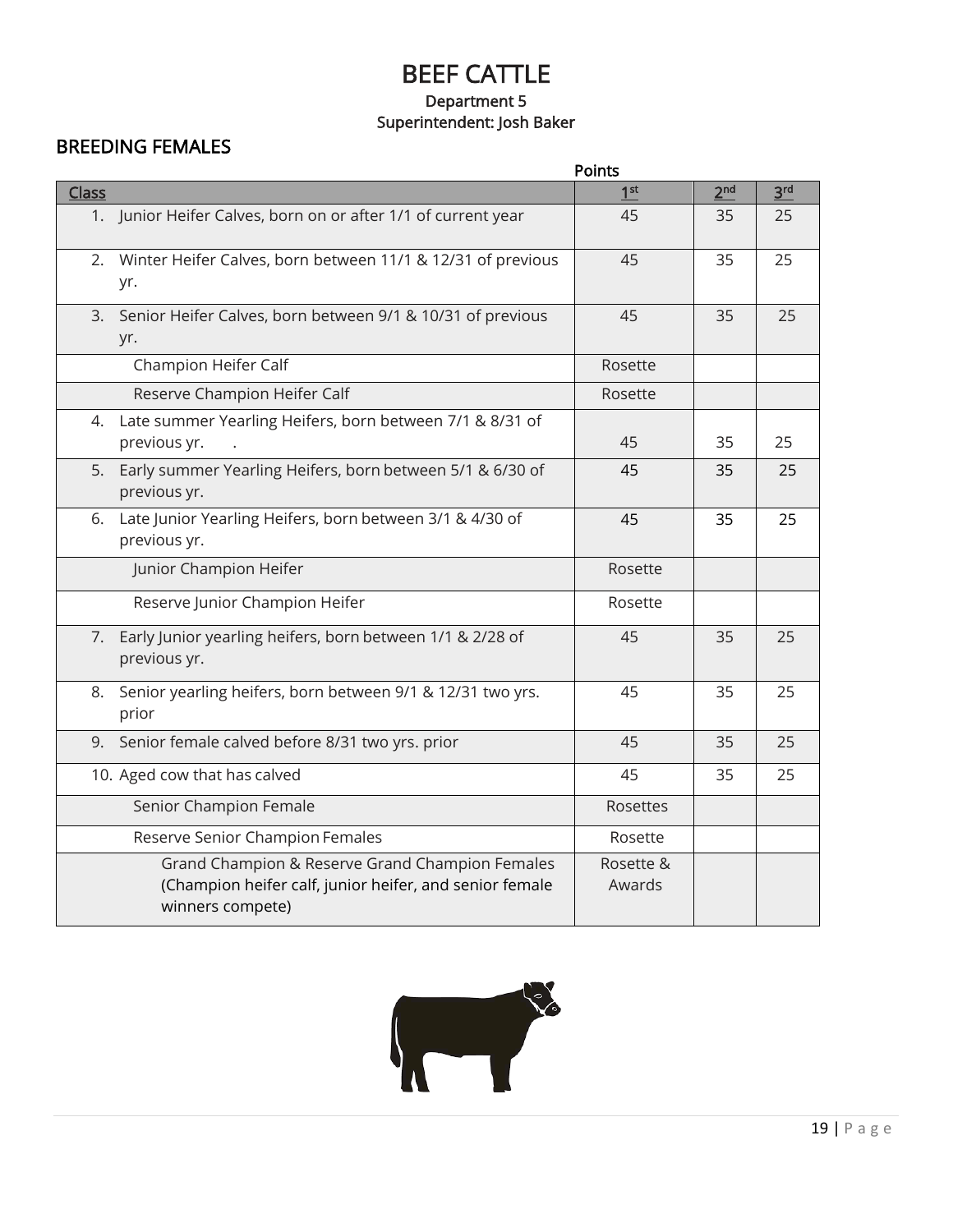### BREEDING MALES

\*Only purebred stock may show in male breeding classes\*

|                                                          | <b>Points</b>   |                 |                 |
|----------------------------------------------------------|-----------------|-----------------|-----------------|
| <b>Class</b>                                             | 1 <sup>st</sup> | 2 <sub>nd</sub> | 3 <sup>rd</sup> |
| 11. Junior Bull Calves born on or after 1/1 of current   |                 |                 |                 |
| year                                                     | 45              | 35              | 25              |
| 12. Winter Bull Calves, born between 11/1 & 12/31 of     |                 |                 |                 |
| previous yr.                                             | 45              | 35              | 25              |
| 13. Senior Bull Calves, born between 9/1/ & 10/31 of     |                 |                 |                 |
| previous yr.                                             | 45              | 35              | 25              |
| Champion Bull Calf                                       | Rosette         |                 |                 |
| Reserve Champion Bull Calf                               | Rosette         |                 |                 |
| 14. Late Summer Yearling Bulls, born between 7/1 &       |                 |                 |                 |
| 8/31 of previous yr.                                     | 45              | 35              | 25              |
| 15. Early Summer Yearling Bulls, born between 5/1 &      |                 |                 |                 |
| 6/30 of previous yr.                                     | 45              | 35              | 25              |
| 16. Late Junior Yearling Bulls, born between 3/1 and     |                 |                 |                 |
| 4/30 of previous yr.                                     | 45              | 35              | 25              |
| Junior Champion Bull                                     | Rosette         |                 |                 |
| Reserve Junior Champion Bull                             | Rosette         |                 |                 |
| 17. Early Junior Yearling Bulls, born between 1/1 & 2/28 |                 |                 |                 |
| of previous yr.                                          | 45              | 35              | 25              |
| 18. Senior Yearling Bulls, born between 9/1 & 12/31 two  |                 |                 |                 |
| yrs. prior                                               | 45              | 35              | 25              |
| 19. Bulls calved before 8/31 three yrs. prior            | 45              | 35              | 25              |
| Senior Champion Bull                                     | Rosette         |                 |                 |
| Senior Reserve Champion Bull                             | Rosette         |                 |                 |
| Grand Champion & Reserve Grand Champion                  |                 |                 |                 |
| Bull                                                     |                 |                 |                 |
| (Champion bull calf, junior bull, and senior             | Rosette &       |                 |                 |
| bull winners compete)                                    | Award           |                 |                 |

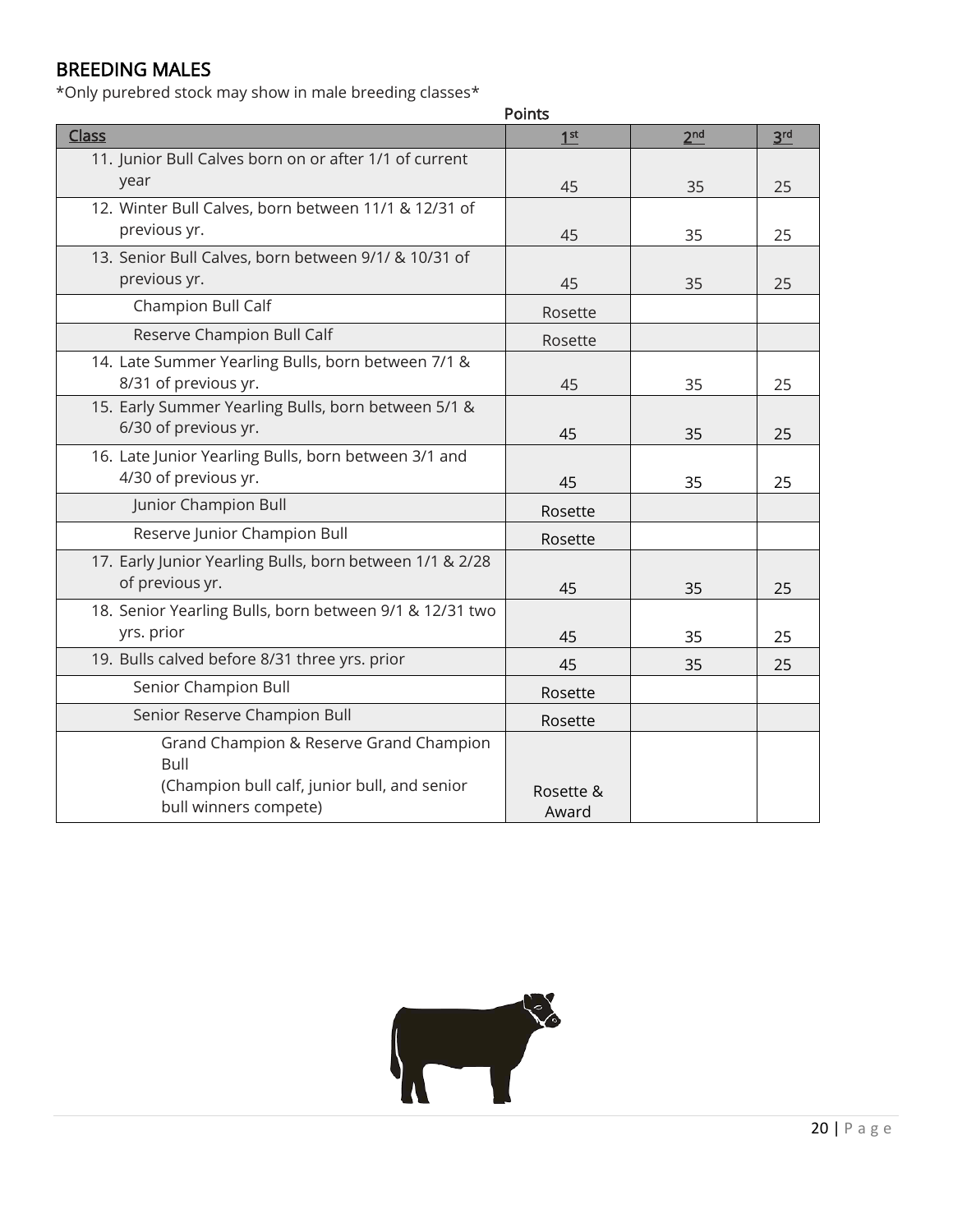### GROUP CLASSES

| Points                                                                        |             |                 |                 |
|-------------------------------------------------------------------------------|-------------|-----------------|-----------------|
| <b>Class</b>                                                                  | <u> 1st</u> | 2 <sub>nd</sub> | 3 <sup>rd</sup> |
| 20. Cow/Calf Pair – Cows w/ calves born between 3/1 &<br>5/31 of current year | 45          | 35              | 25              |
| 21. Produce of dam (two animals, either sex)                                  | Rosette     |                 |                 |
| 22. Get of sire (three animals, either sex)                                   | Rosette     |                 |                 |

### BOTTLE CALF CLASS

This class is to provide youth less than 9 years of age an opportunity to show a bottle calf. All breeds will be shown together, and classes will be divided according to number of entries.

|                                    | <b>Points</b> |     |     |
|------------------------------------|---------------|-----|-----|
|                                    | 1st           | 2nd | 2rd |
| 23. Bottle Calf                    |               |     |     |
| Grand Champion Bottle Calf         | Rosette &     |     |     |
|                                    | Award         |     |     |
| Reserve Grand Champion Bottle Calf | Rosette       |     |     |

### PROSPECT STEER CLASS

This class is designed to encourage local breeders and exhibitors to display new prospect steers that are intended for use as projects for the upcoming year.

#### Rules

- Prospect steer class will be open to juniors andseniors.
- Prospect steers must weigh 649 lbs. or below
- All breeds will show together.
- Classes will be divided by weight depending on number of entries.

|                        | <b>Points</b>   |     |     |
|------------------------|-----------------|-----|-----|
|                        | 1 <sub>st</sub> | 2nd | 2rd |
| 24. Prospect Steer     | 45              | 35  |     |
| <b>Grand Champion</b>  | Rosette &       |     |     |
|                        | Award           |     |     |
| Reserve Grand Champion | Rosette         |     |     |

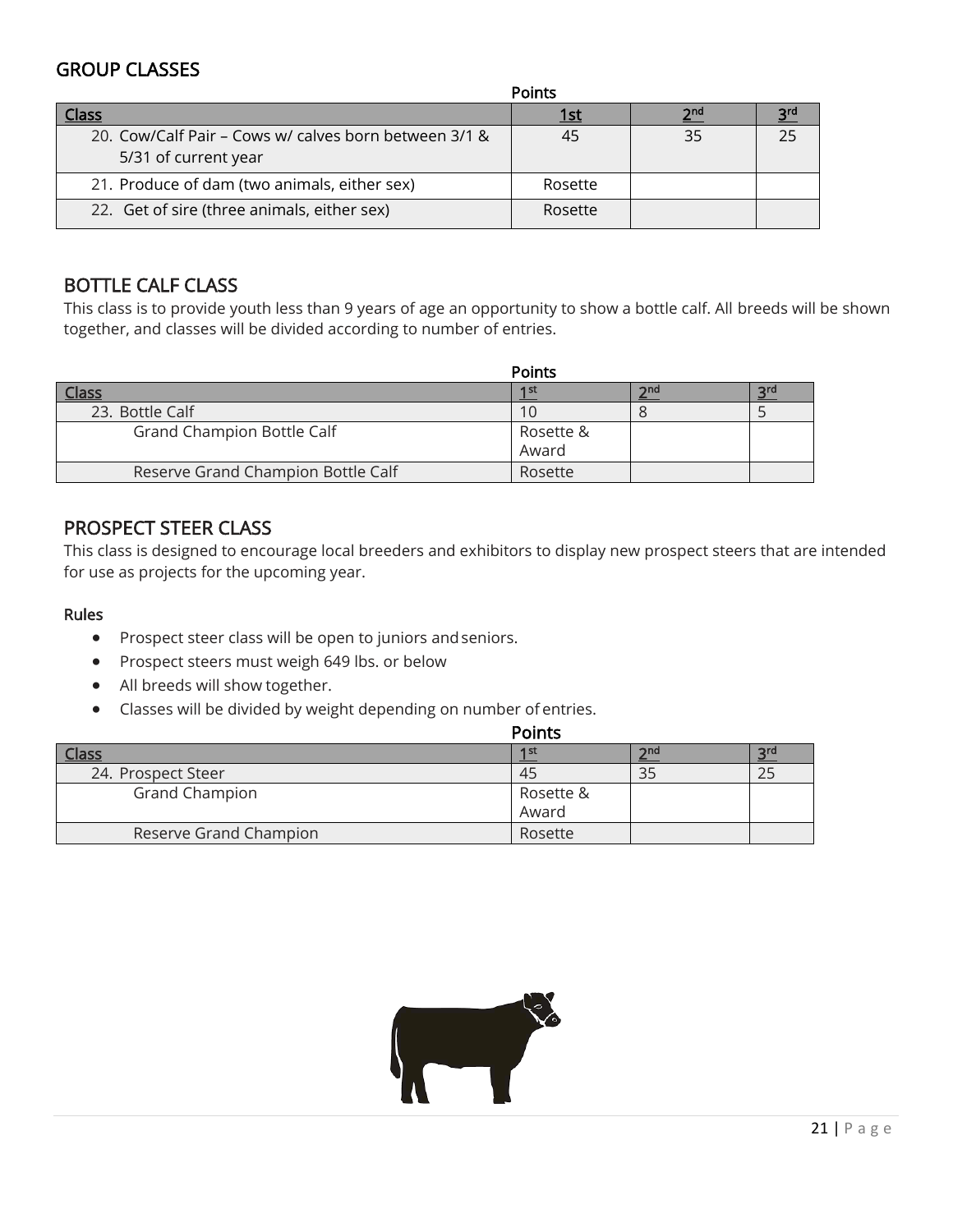### FEEDER STEER CLASS

This class is designed to provide Arkansas youth an opportunity to exhibit feeder steers at county, district and state fairs.

#### Rules

- The feeder steer must weigh between 650 and 899 pounds at weigh-in at the county fair
- The steer must be shown by a currently enrolled 4-H or FFA member
- The steer must have been born and raised in Arkansas and certified by a County Extension Agent or Vo-Ag teacher
- All breeds will be shown together, and classes will be divided by weight.

|                        | <b>Points</b>      |                 |  |
|------------------------|--------------------|-----------------|--|
| Class                  | 1 <sub>st</sub>    | 2 <sub>nd</sub> |  |
| 25. Feeder Steer       | 45                 | 35              |  |
| <b>Grand Champion</b>  | Rosette &<br>Award |                 |  |
| Reserve Grand Champion | Rosette            |                 |  |

### MARKET STEER CLASS

- Steer must weigh 900 lbs. to compete.
- Steer must be owned by exhibitor by May 15 of current year to be eligible to show andsell.
- Steers must have an Arkansas State Fair ear tag or a Baxter County Fair ear tag by May 15.
- Steers will be divided into classes by weight.
- All cattle must be halter broken and under control of exhibitor at all times. Any animal that presents risk due to lack of control may be removed from the show.
- Steers will be graded Prime or Choice, Select or Standard according to USDA Slaughter Standards. Steers must grade at least Select and weigh a minimum of 900 lbs. to be eligible for the Junior Livestock Sponsorship Awards Presentation. Only one steer per exhibitor will be entered in the Livestock Sponsorship Awards Presentation.

|                        | <b>Points</b> |     |  |
|------------------------|---------------|-----|--|
| Class                  | 1 st          | 2nd |  |
| 26. Market Steer       | 45            | 35  |  |
| <b>Grand Champion</b>  | Rosette &     |     |  |
|                        | Award         |     |  |
| Reserve Grand Champion | Rosette       |     |  |

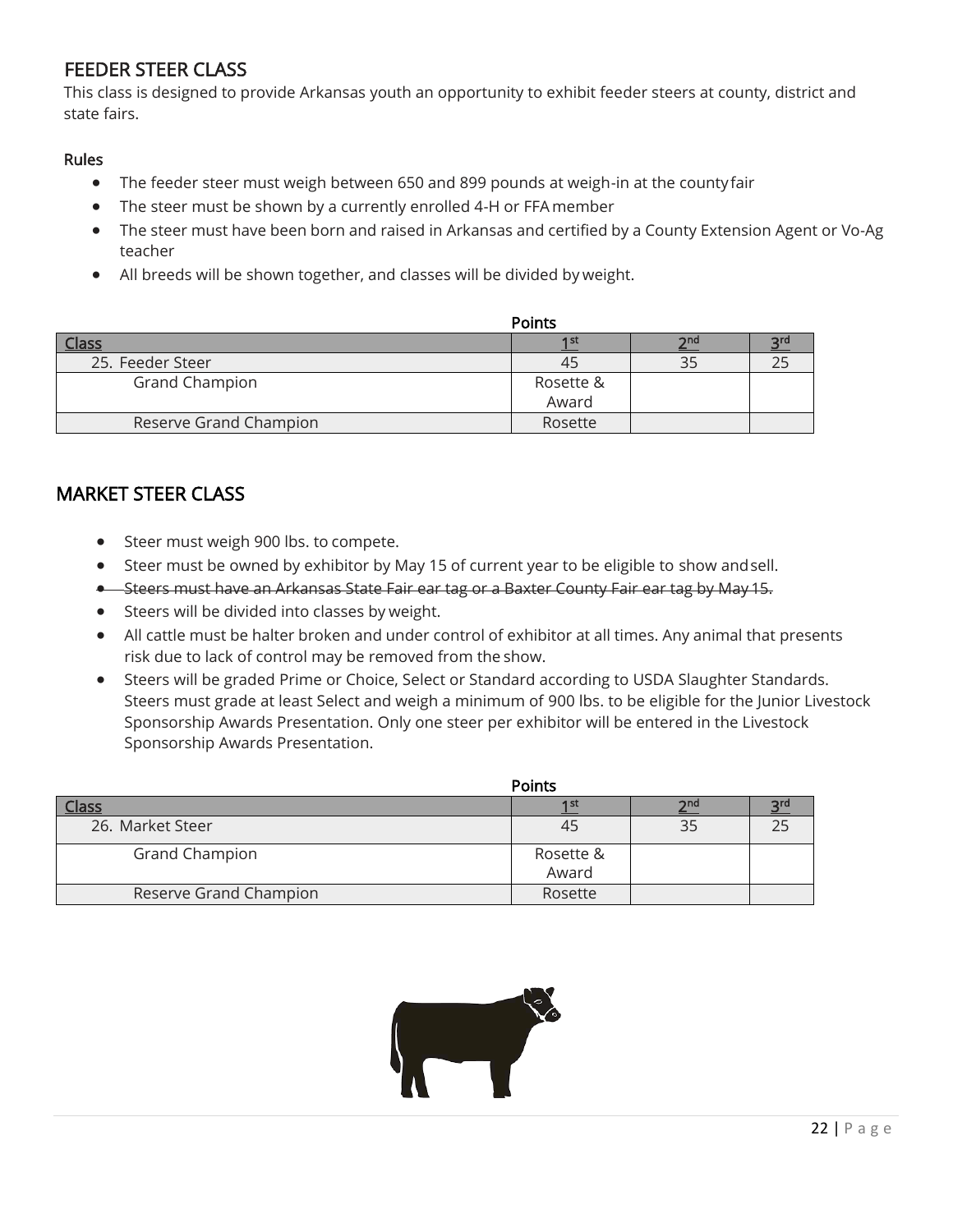### COMMERCIAL HEIFER CLASS

- Heifers will be placed in class by breed groups and may be further divided in classesby weight.
- Breed classes will be combined into the following groups by visual observation ofdominant characteristics:
	- o American (i.e. Santa Gertrudis, Brangus)
	- o European (i.e. Limousin, Maine Anjou)
	- o British (i.e. Angus, Hereford, Shorthorn)
- Registered animals are NOT allowed to showin commercial class.
- All cattle will be halter broken and under control of exhibitor at all times. Any animal that presents a risk due to lack of control may be removed from the show.
- Age limit of commercial heifers: not under 6 months and not over 2 years of age at date of show

| oını |
|------|
|------|

|                                                    | <b>Points</b>      |                 |                 |
|----------------------------------------------------|--------------------|-----------------|-----------------|
| <b>Class</b>                                       | 1 <sup>st</sup>    | 2 <sup>nd</sup> | 3 <sup>rd</sup> |
| 27. American                                       | 45                 | 35              | 25              |
| Breed Division Grand Champion                      | Rosette &<br>Award |                 |                 |
| Breed Division Reserve Grand Champion              | Rosette            |                 |                 |
| 28. European                                       | 45                 | 35              | 25              |
| <b>Breed Division Grand Champion</b>               | Rosette            |                 |                 |
| Breed Division Reserve Grand Champion              | Rosette            |                 |                 |
| 29. British                                        | 45                 | 35              | 25              |
| <b>Breed Division Grand Champion</b>               | Rosette            |                 |                 |
| Breed Division Reserve Grand Champion              | Rosette            |                 |                 |
| Grand Champion Commercial Heifer                   | Rosette &<br>Award |                 |                 |
| Reserve Grand Champion Commercial<br>Heifer        | Rosette            |                 |                 |
| 30. Commercial Cow/Calf Pair                       | 45                 | 35              | 25              |
| Grand Champion Commercial Cow/Calf<br>Pair         | Rosette            |                 |                 |
| Reserve Grand Champion Commercial<br>Cow/Calf Pair | Rosette            |                 |                 |

### BEEF SHOWMANSHIP

| <b>Class</b>        | 1 st  | 2 <sup>nd</sup> | əra |
|---------------------|-------|-----------------|-----|
| Pee Wee Showmanship | Award |                 |     |
| Junior Showmanship  | Award |                 |     |
| Senior Showmanship  | Award |                 |     |

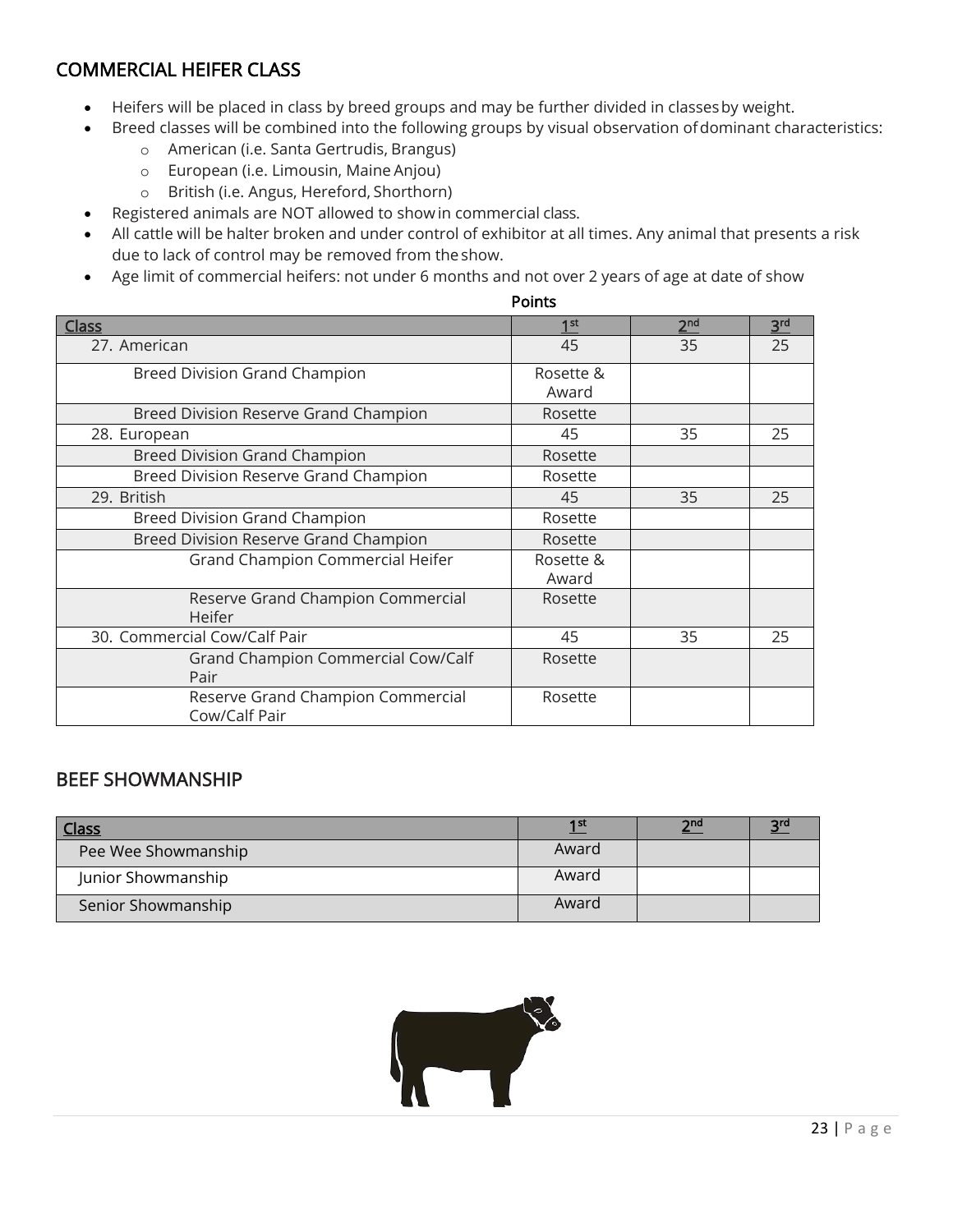### **LIVESTOCK REGISTRATION FORM**

#### TO PRINT THESE FORMS ONLY: SELECT PAGES 24-26 ONLY TO PRINT ALL 3 PAGES SHOULD BE COMPLETED AND SUBMITTED (LIVESTOCK REGISTRATION FORM, LIVESTOCK ENTRY FORM, & EXHIBITOR AFFIDAVIT)

Mail or Drop Off Entries to:

#### *Baxter County Extension Office*

*3 East 9th St., Mountain Home, AR 72653 Office Hours: M-F 8:00 a.m. – 4:30 p.m., Lunch from 12-1 p.m. ENTRY DEADLINE IS SEPTEMBER 1*

*Entries must be postmarked on or before September 1 or pay \$15 late fee in addition to entry fees.*

| Name                                                          |               | Age        | Phone #    |                  |  |
|---------------------------------------------------------------|---------------|------------|------------|------------------|--|
| (if under 18 years of age parent of guardian must sign below) |               |            |            |                  |  |
| Address                                                       |               |            |            |                  |  |
| Name of FFA Chapter or 4-H Club                               |               |            |            |                  |  |
| I will exhibit #                                              | animals.      |            |            |                  |  |
| Please reserve                                                | Cattle Stalls | Swine Pens | Sheep Pens | <b>Goat Pens</b> |  |

#### ALL EXHIBITORS MUST HAVE AN ENTRY FORM ON FILE IN THE FAIROFFICE WITH A LEGIBLE NAME AND ADDRESS IN ORDER TO RECEIVE PREMIUM MONEY.

Please accept the entries listed above, subject to the rules governing the exhibit as published in your premium list of the current year, by which I hereby agree to be governed in exhibiting the same, and declare that all statements made in connection with said entries are true. I hereby release The Baxter County Fair Association from any liability from loss, damage or injury to livestock or exhibitor, while said property is on the fairgrounds.

| <b>ENTRY FEES:</b><br>CATTLE: \$7 FOR EACH ANIMAL<br>SWINE: \$4 FOR EACH ANIMAL<br>SHEEP: \$4 FOR EACH ANIMAL<br><b>GOATS: \$4 FOR EACH ANIMAL</b><br>*EXHIBITOR T-SHIRTS: # x \$7 | <b>For Fair Office Use Only:</b><br><b>Date Received:</b><br><b>Entry Fees Due:</b><br><b>Entry Fees Paid:</b><br><b>Entry Received By:</b><br><b>Exhibitor Number:</b> |
|------------------------------------------------------------------------------------------------------------------------------------------------------------------------------------|-------------------------------------------------------------------------------------------------------------------------------------------------------------------------|
| Size<br><b>TOTAL FEES</b>                                                                                                                                                          |                                                                                                                                                                         |

*\*New This Year: County Fair Exhibitor T-shirts will be available this year at a cost of \$7 per shirt. If you'd like a shirt, add \$6 per shirt to your total fees and provide a shirt size.*

> NO ENTRIES ACCEPTED UNLESS ACCOMPANIED BY PROPER REMITTANCE!!!!! -Entry Blanks May Be Reproduced-

Parent or Guardian Signature \_\_\_\_\_\_\_\_\_\_\_\_\_\_\_\_\_\_\_\_\_\_\_\_\_\_\_\_\_\_\_\_\_\_\_\_\_\_\_\_\_\_\_\_\_\_\_\_\_\_\_\_\_\_\_\_\_\_\_\_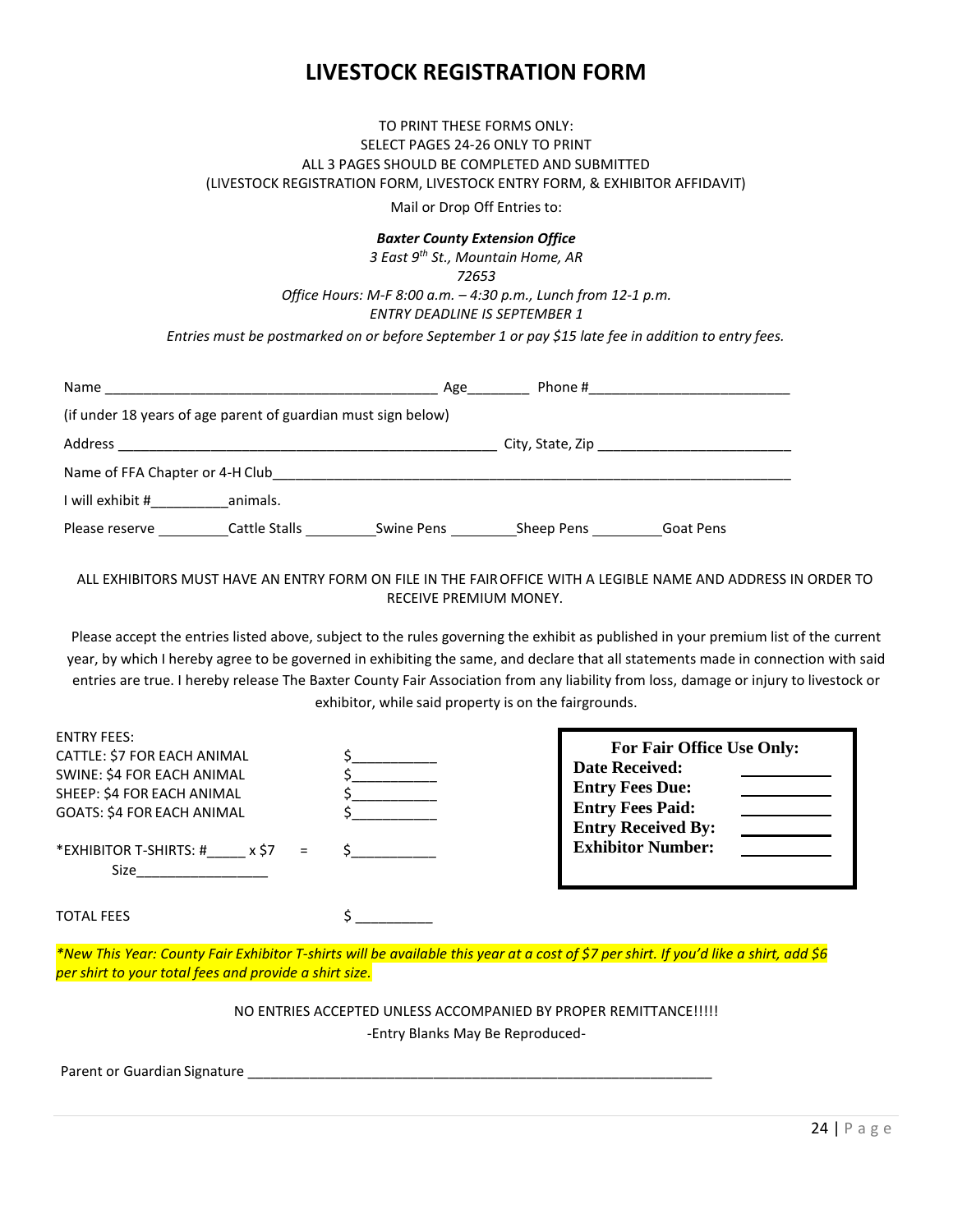| Incomplete registration forms will not be accepted. Consult with your FFA instructor, 4-H leader, or county extension agent prior to<br>submission. | <b>Do you intend to</b><br>showmanship?<br>participate in |                                   |  |  |  |  |  |  |  |           |  |  |  |  | 1 Class #'s are found on the livestock pages of the fair book for each individual species and correspond to sex and birthdate for breeding classes. Entry forms that don't have a |                                                                                                                                                            |                                                                     |  |                                                    |  |
|-----------------------------------------------------------------------------------------------------------------------------------------------------|-----------------------------------------------------------|-----------------------------------|--|--|--|--|--|--|--|-----------|--|--|--|--|-----------------------------------------------------------------------------------------------------------------------------------------------------------------------------------|------------------------------------------------------------------------------------------------------------------------------------------------------------|---------------------------------------------------------------------|--|----------------------------------------------------|--|
|                                                                                                                                                     | <sup>2</sup> Scrapie or Tattoo<br><u># (if appl.)</u>     |                                   |  |  |  |  |  |  |  |           |  |  |  |  |                                                                                                                                                                                   | $^2$ All sheep and market goats must have a Scrapie ID Tag . Registered goats must have a legible tattoo that is recorded on the registration certificate. |                                                                     |  |                                                    |  |
|                                                                                                                                                     | Breed Reg. # (if<br>appl.)                                |                                   |  |  |  |  |  |  |  |           |  |  |  |  |                                                                                                                                                                                   |                                                                                                                                                            |                                                                     |  |                                                    |  |
|                                                                                                                                                     | <b>Breed</b> (if<br><u>appl.)</u>                         |                                   |  |  |  |  |  |  |  |           |  |  |  |  |                                                                                                                                                                                   |                                                                                                                                                            | Junior (age 9-13), and Senior (age 14-19)                           |  |                                                    |  |
|                                                                                                                                                     | Animal<br>Name                                            |                                   |  |  |  |  |  |  |  |           |  |  |  |  |                                                                                                                                                                                   |                                                                                                                                                            |                                                                     |  |                                                    |  |
|                                                                                                                                                     | <b>Birth</b><br>date                                      |                                   |  |  |  |  |  |  |  |           |  |  |  |  |                                                                                                                                                                                   |                                                                                                                                                            |                                                                     |  |                                                    |  |
|                                                                                                                                                     | Sex                                                       |                                   |  |  |  |  |  |  |  |           |  |  |  |  |                                                                                                                                                                                   |                                                                                                                                                            |                                                                     |  |                                                    |  |
|                                                                                                                                                     | #<br><sup>1</sup> Class:                                  |                                   |  |  |  |  |  |  |  |           |  |  |  |  | class number are considered incomplete and will not be accepted.                                                                                                                  |                                                                                                                                                            |                                                                     |  |                                                    |  |
|                                                                                                                                                     | <b>Class Name</b>                                         |                                   |  |  |  |  |  |  |  |           |  |  |  |  |                                                                                                                                                                                   |                                                                                                                                                            | <sup>3</sup> Showmanship classes age classes: PeeWee (up to age 8), |  | FFA Instructor or County Extension Agent Signature |  |
|                                                                                                                                                     | <b>Species</b>                                            |                                   |  |  |  |  |  |  |  |           |  |  |  |  |                                                                                                                                                                                   |                                                                                                                                                            |                                                                     |  |                                                    |  |
|                                                                                                                                                     |                                                           | <b>Livestock Entry Form</b><br>25 |  |  |  |  |  |  |  | P a   g e |  |  |  |  |                                                                                                                                                                                   |                                                                                                                                                            |                                                                     |  |                                                    |  |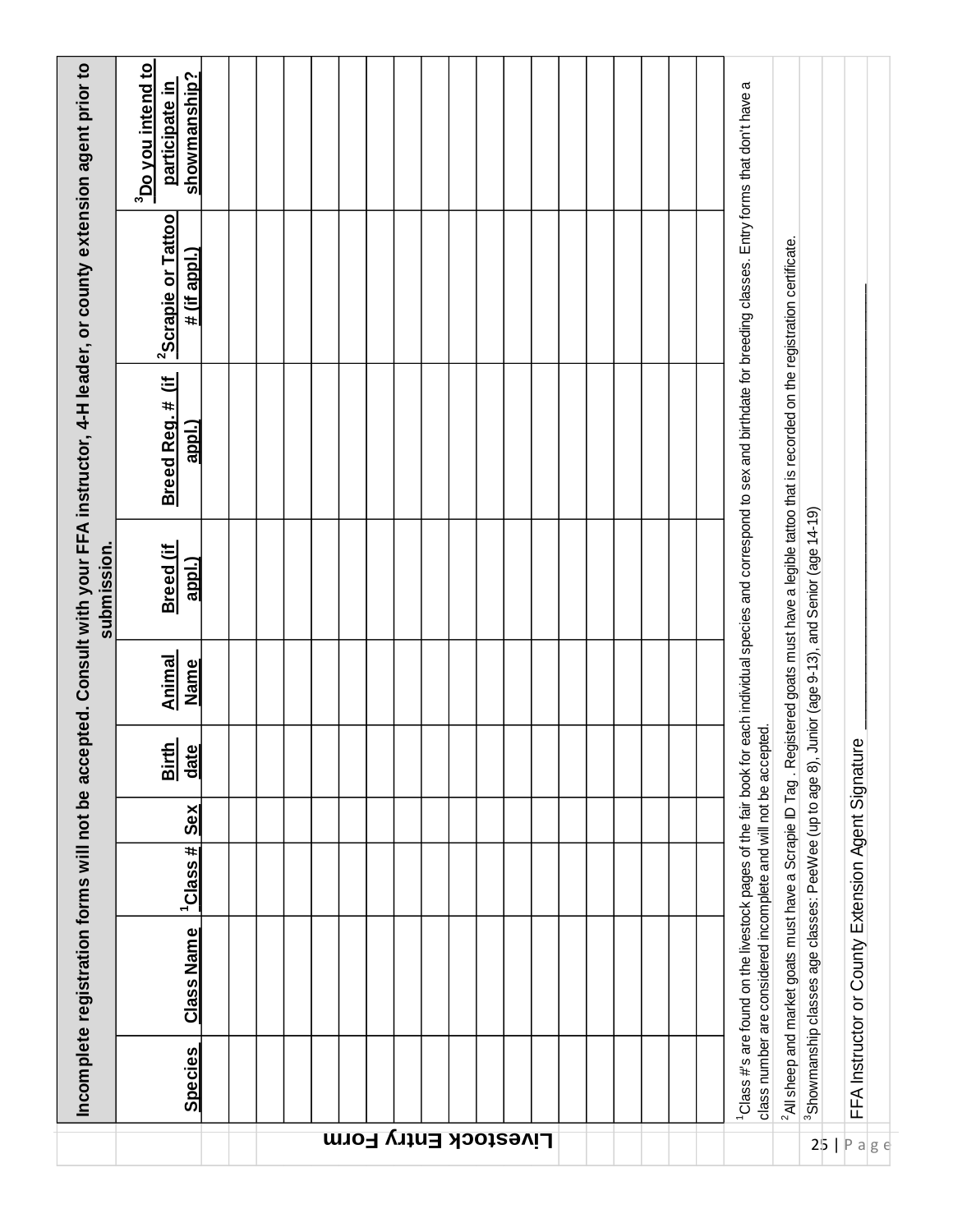### **EXHIBITOR AFFIDAVIT**

As a livestock exhibitor, I understand that I have an obligation to be a responsible exhibitor/producer.

I certify that these animals and/or animals at the herd of origin have not exhibited any signs of illness in the past seven days prior to the exhibition. I also certify that my family and I have not shown any flu-like symptoms in the past seven days.

If my animal(s) get sick during the event, I will notify show officials immediately. I will quickly and quietly remove my animal(s) if the show officials deem necessary.

| Exhibitor Name (please print) | City and State (please print)                               |
|-------------------------------|-------------------------------------------------------------|
| <b>Exhibitor Signature</b>    | Parent/Guardian Signature (if<br>exhibitor is under age 18) |
| Date                          | Date                                                        |

Dr. Randolph Chick, DVM AR State Veterinarian 501-907-2400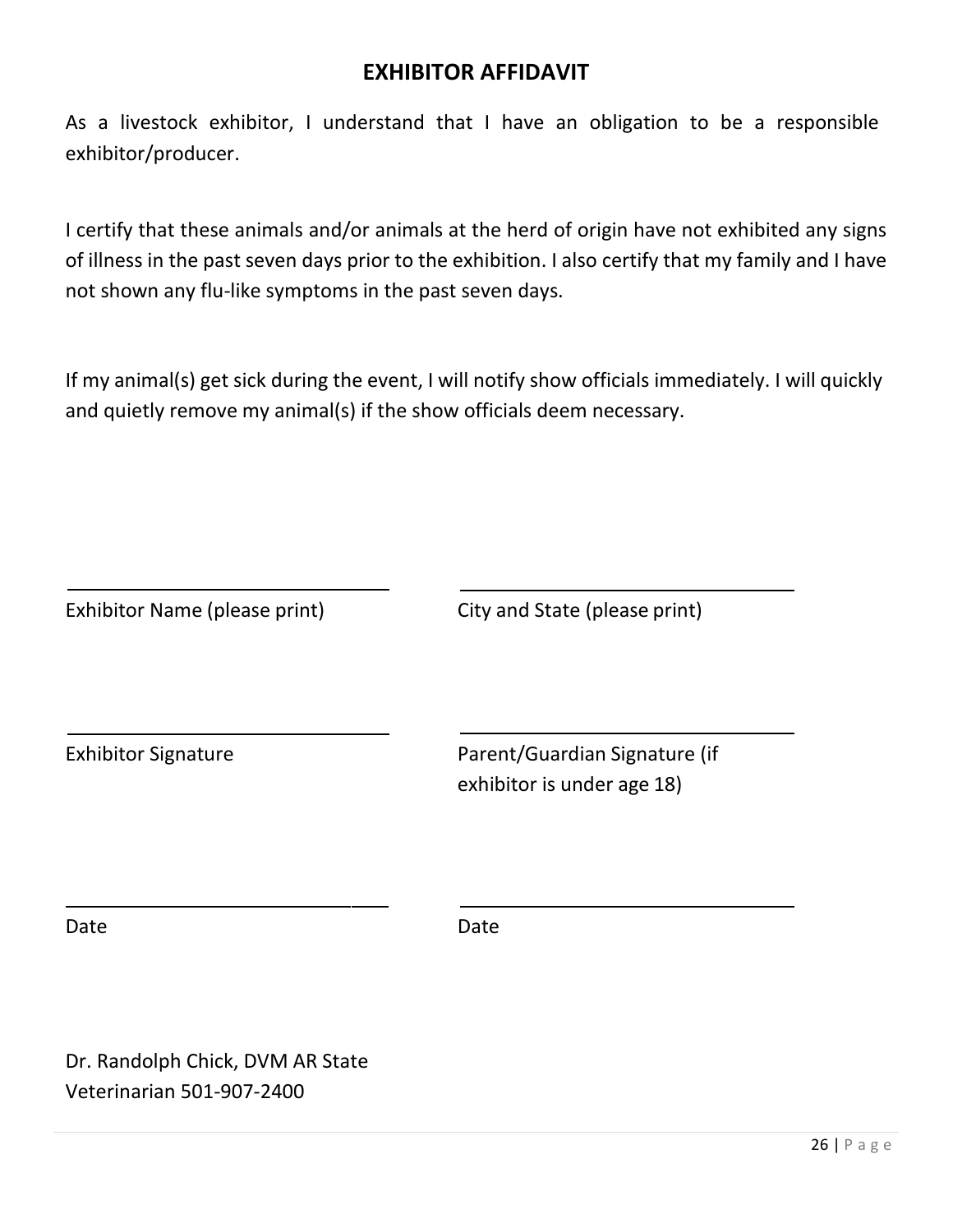# Baxter County Livestock Show Directive for Exhibitors and Attendees

### COVID-19 Entry Precautions & Screening

- All attendees will be screened at the entry gate. All entrants must complete and turn in the Coronavirus Infection Control and Prevention Screening Tool that is attached at the end of this document. Please have this filled out for each person entering prior to coming through the gate.
- Each day, temperatures of will be taken for Baxter County Fair livestock show volunteers and staff only, NOT exhibitors, parents, siblings, etc.
- If any of questions 1-4 are answered yes, the person will be excluded from entering the fairgrounds.
- If a person registers a temperature higher than 100.4, staff will take the temperature again after a determined time. If it is higher than 100.4 after a second check, that person will not be allowed to enter the grounds.
- The show is not open to the general public.
- Exhibitors will be limited to a maximum of 3 guests (parents, guardians, siblings, etc.)

#### Face Coverings

- CDC approved masks/face coverings shall be worn while coming and going from the barn to the trailer.
- Masks will be worn in the show arena and while moving from the stall area to and from the show arena.
- Masks will be worn by ring stewards, judges, announcers, recordkeepers, etc. while in the show arena.
- Masks may be removed while sitting in the exhibitors' respective stall areas.

### Entry and Unloading

- All vehicles will enter at the north gate (beside the Casey House, off Wade Ave.).
- Cattle, sheep, and goat exhibitors may park their trailer and lead their animals to the barn. This will be preferred to avoid blocking the drive
- Parking will be available in the grassy area where the carnival usually sets up.
- Hogs will unload on the east side of the barn, next to Arena Dr. If an exhibitor has hogs and cattle, they should plan to unload the hogs first, circle around the south side of the barn, and then park and lead their cattle to the barn.

#### Wash Rack Area

- The cattle wash rack area will be restricted to use by no more than 4 exhibitors at a time.
- The hog wash rack area will be restricted to use by no more than 4 exhibitors at a time.

### Parking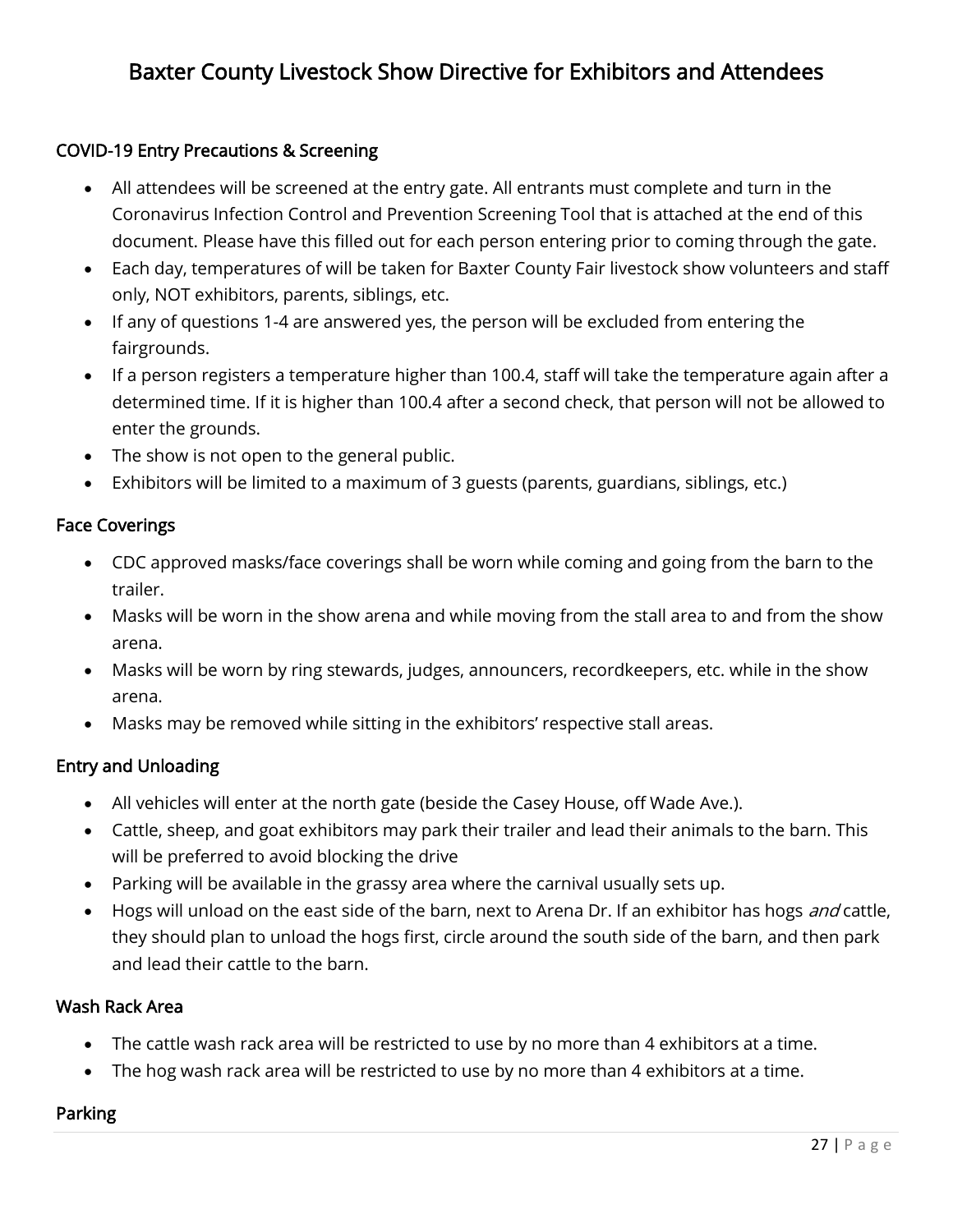• Parking will be allowed in the grassy area where the carnival usually sets up. Please park at least 6' apart and allow room for others to park.

### Exit

- After an exhibitor is finished showing for the day, they may load their animals and exit the fairgrounds.
- If swine exhibitors have no cattle to show, they are welcome to leave following the swine show. There will be a lunch break following the swine show. The would be the preferred time to load up and exit.

### Stalling Animals

- Stalls will not be assigned.
- Animals of different exhibitors should be stalled with at least a 6' spacing between stalls.
- Hogs should allow for one empty pen between animals of different exhibitors.

### Bleachers and Seating Area

- Every other row of bleachers will be blocked off. 6' gaps across rows will be blocked off.
- Family groups may sit together, but 6' spacing should be maintained between groups.

#### Restrooms

• Restrooms will be open but will be restricted to use by one person at a time.